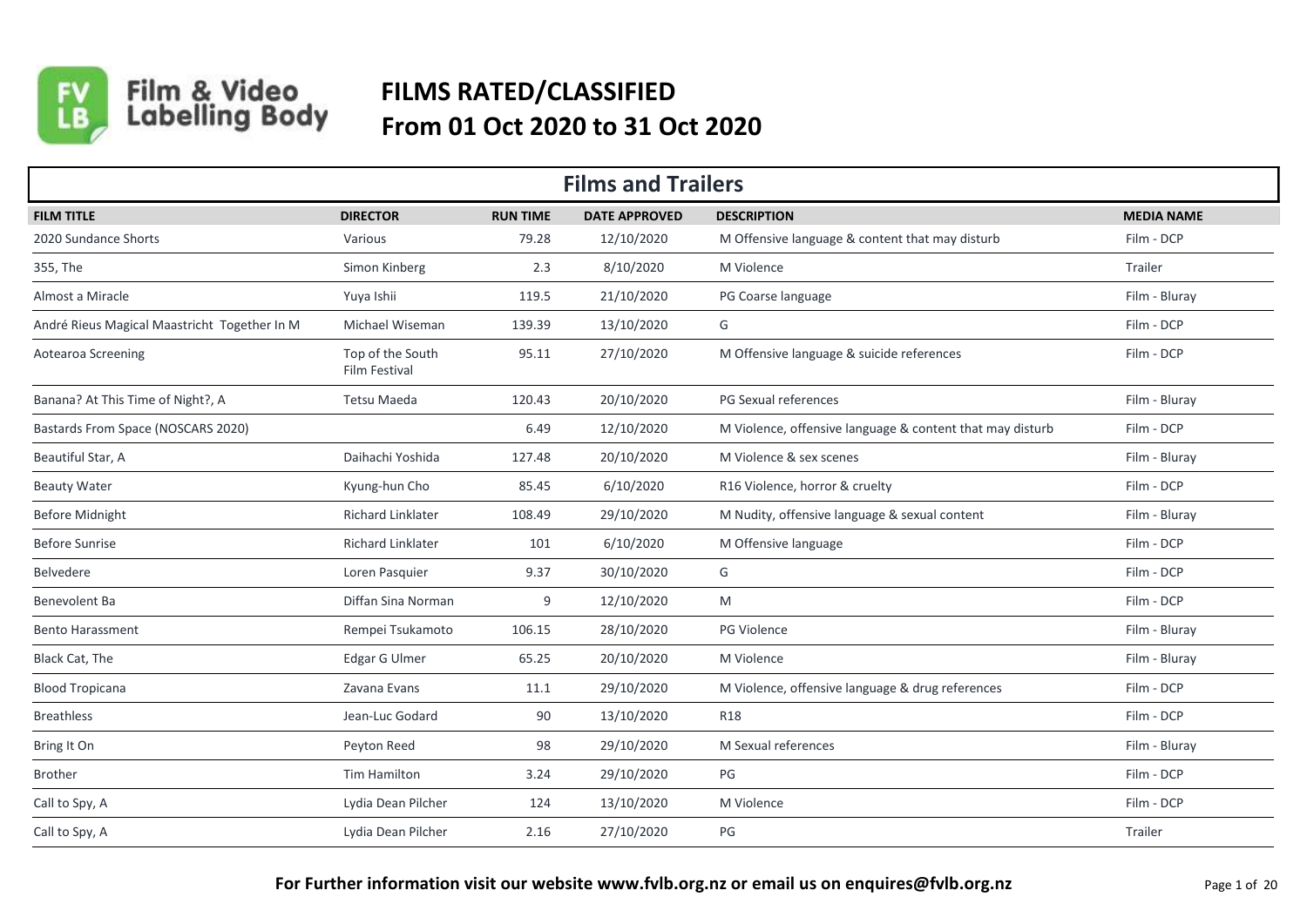| Cats & Dogs 3: Paws Unite                     | Sean McNamara                     | 84     | 22/10/2020 | G                                                                   | Film - Harddrive |
|-----------------------------------------------|-----------------------------------|--------|------------|---------------------------------------------------------------------|------------------|
| Charlatan                                     | Agnieszka Holland                 | 1.47   | 13/10/2020 | M                                                                   | Trailer          |
| Charlatan                                     | Agnieszka Holland                 | 117.59 | 29/10/2020 | R13 Violence, animal cruelty, sex scenes & content that may disturb | Film - DCP       |
| Christmas Gift from Bob, A                    | <b>Charles Martin</b><br>Smith    | 1.4    | 27/10/2020 | G                                                                   | Trailer          |
| Circle of Willis, The                         | Damian<br>Golfinopoulos           | 10.36  | 27/10/2020 | R13 Bloody violence & content that may disturb                      | Film - DCP       |
| Clapboard Jungle: Surviving the Independent F | Justin McConnell                  | 98.31  | 21/10/2020 | M Offensive language & content that may disturb                     | Film - DCP       |
| Cliffhanger                                   | Renny Harlin                      | 113    | 8/10/2020  | R16 Violence & offensive language                                   | Film - DCP       |
| Coffee or Tea?                                | Derek Hui                         | 1.1    | 20/10/2020 | G                                                                   | Trailer          |
| Coffee or Tea?                                | Derek Hui                         | 97     | 29/10/2020 | M Offensive language                                                | Film - DCP       |
| Collector, The                                | Daniel Allen                      | 5.31   | 30/10/2020 | G                                                                   | Film - DCP       |
| Craft, The                                    | Zoe Lister-Jones                  | 94     | 22/10/2020 | M Adult themes                                                      | Film - DCP       |
| Dance to the Beat of your Drum                | Emily Thompson,<br>Melissa Faith  | 3      | 30/10/2020 | G                                                                   | Film - DCP       |
| Dating Amber                                  | David Freyne                      | 92.23  | 23/10/2020 | R16 Sex scenes, sexual content, drug use & offensive language       | Film - DCP       |
| Dawn Raid                                     | Oscar Kightley                    | 1.58   | 20/10/2020 | PG                                                                  | Trailer          |
| Dead Poets Society                            | Peter Weir                        | 128    | 29/10/2020 | PG Violence                                                         | Film - DCP       |
| Deepest Hole, The                             | Matt McCormick                    | 12.25  | 12/10/2020 | M                                                                   | Film - DCP       |
| Dilwale Dulhania Le Jayenge                   | Aditya Chopra                     | 189.36 | 22/10/2020 | <b>PG Violence</b>                                                  | Film - DCP       |
| DJ Snake: The Concert in Cinema               | Alexandre Buisson                 | 115.49 | 20/10/2020 | M Offensive language                                                | Film - DCP       |
| Doubt (NOSCARS 2020)                          |                                   | 3.35   | 12/10/2020 | PG                                                                  | Film - DCP       |
| Dr No                                         | <b>Terence Young</b>              | 110    | 15/10/2020 | <b>PG Violence</b>                                                  | Film - DCP       |
| Dragon Rider                                  | <b>Tomer Eshed</b>                | 2.06   | 6/10/2020  | PG                                                                  | Trailer          |
| Drains (NOSCARS 2020)                         |                                   | 5.06   | 12/10/2020 | M Horror scenes                                                     | Film - DCP       |
| Dreambuilders                                 | Kim Hagen Jensen,<br>Tonni Zinick | 1.55   | 27/10/2020 | G                                                                   | Trailer          |
| Dry, The                                      | Robert Connolly                   | 117.13 | 28/10/2020 | M Violence, offensive language & content that may disturb           | Film - DCP       |
| Dry, The                                      | Robert Connolly                   | 0.28   | 29/10/2020 | G                                                                   | Trailer          |
| Dry, The                                      | Robert Connolly                   | 1.15   | 29/10/2020 | M                                                                   | Trailer          |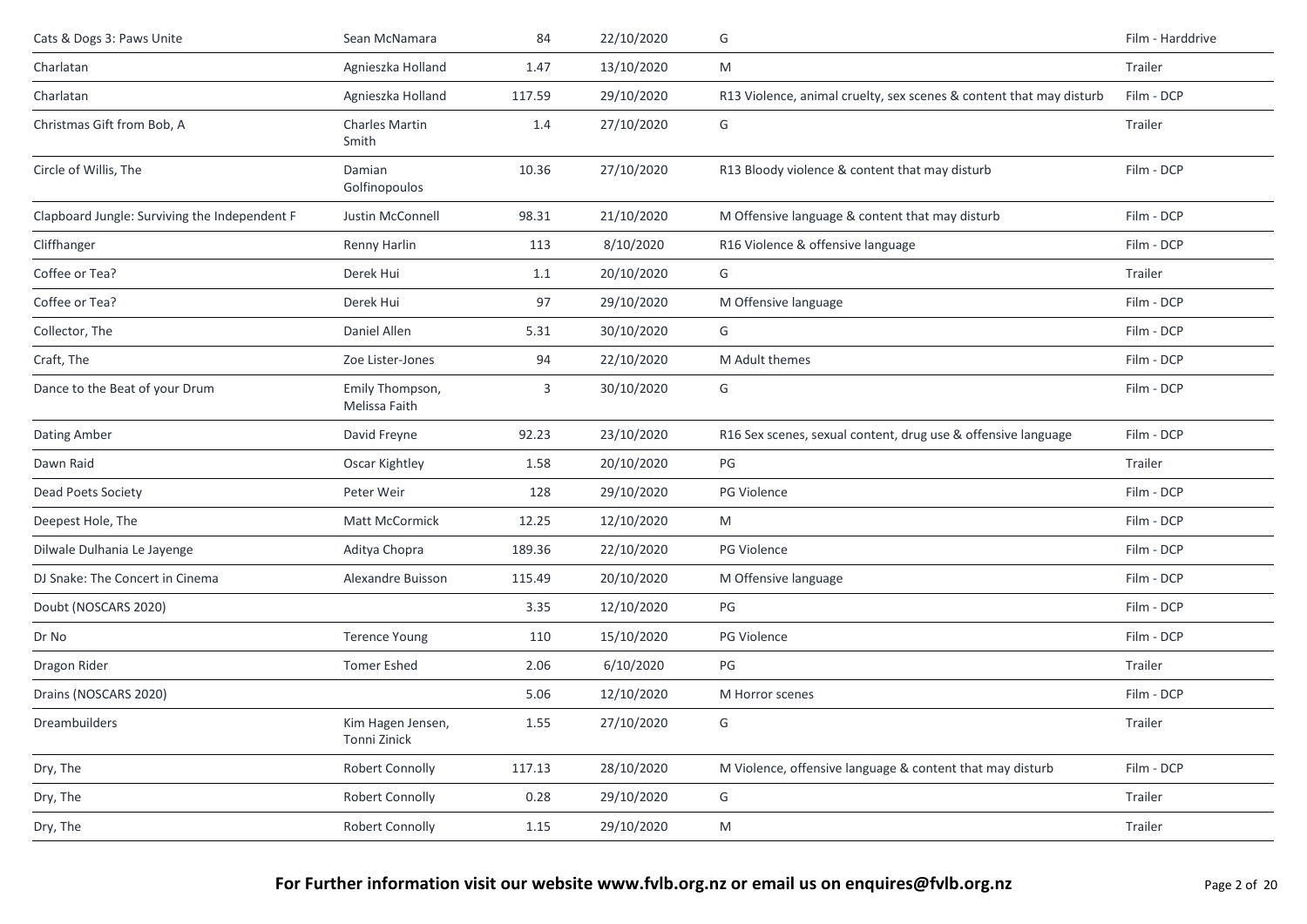| Dust in the Wind (NOSCARS 2020)               |                                  | 8.34   | 12/10/2020 | M Offensive language                                       | Film - DCP       |
|-----------------------------------------------|----------------------------------|--------|------------|------------------------------------------------------------|------------------|
| Eden (NOSCARS 2020)                           |                                  | 4.24   | 12/10/2020 | M Content may disturb                                      | Film - DCP       |
| Empty Man, The                                | David Prior                      | 1.29   | 20/10/2020 | M Horror scenes                                            | Trailer          |
| Empty Man, The                                | David Prior                      | 136.55 | 23/10/2020 | R16 Violence, horror & suicide                             | Film - DCP       |
| Epoch Ellipse                                 | Jonathan Lopardo                 | 9.27   | 30/10/2020 | M Violence                                                 | Film - DCP       |
| Everybodys Talking About Jamie                | Jonathan Butterell               | 2.31   | 15/10/2020 | PG                                                         | Trailer          |
| Eyrie                                         | Emma Schranz                     | 12.02  | 27/10/2020 | M Adult themes                                             | Film - DCP       |
| Fate/Stay Night: Heavens Feel III. Spring Son | Tomonori Sudo                    | 1.42   | 13/10/2020 | M                                                          | Trailer          |
| Fate/Stay Night: Heavens Feel III. Spring Son | Tomonori Sudo                    | 122.28 | 15/10/2020 | R13 Violence                                               | Film - DCP       |
| Father, The                                   | Florian Zeller                   | 97.23  | 22/10/2020 | M Offensive language                                       | Film - DCP       |
| Fatman                                        | Eshom Nelms, Ian<br><b>Nelms</b> | 2.16   | 20/10/2020 | M                                                          | Trailer          |
| <b>Finding Calico</b>                         | Yoshihiro Fukagawa               | 107.07 | 28/10/2020 | PG Suicide references                                      | Film - Bluray    |
| Fly, The                                      | David Cronenberg                 | 96     | 6/10/2020  | R16 Violence & sex scenes                                  | Film - DCP       |
| Follow Me                                     | Will Wernick                     | 88.16  | 22/10/2020 | R16 Violence, cruelty & offensive language                 | Film - Harddrive |
| Foreign Correspondent                         | Alfred Hitchcock                 | 120    | 8/10/2020  | PG                                                         | Film - DCP       |
| Freaky                                        | Christopher Landon               | 2.54   | 8/10/2020  | <b>Refused Classification</b>                              | Trailer          |
| Freaky                                        | Christopher Landon               | 2.54   | 15/10/2020 | RP13 Violence & horror                                     | Trailer          |
| Freaky                                        | Christopher Landon               | 102.02 | 30/10/2020 | R16 Graphic violence, sexual material & offensive language | Film - DCP       |
| Free Guy                                      | Shawn Levy                       | 2.33   | 15/10/2020 | M                                                          | Trailer          |
| Game On (NOSCARS 2020)                        |                                  | 8.18   | 12/10/2020 | M Violence & offensive language                            | Film - DCP       |
| Garden, The                                   | Breigh Fouhy                     | 5.11   | 30/10/2020 | M Offensive language                                       | Film - DCP       |
| Gaza                                          | Gary Keane,<br>Andrew McConnell  | 91.37  | 16/10/2020 | M Content may disturb                                      | Film - DCP       |
| Ghost in the Shell                            | Mamoru Oshii                     | 82.46  | 29/10/2020 | M Violence & offensive language                            | Film - Bluray    |
| Goldfinger                                    | <b>Guy Hamilton</b>              | 110    | 15/10/2020 | PG                                                         | Film - DCP       |
| Green Rush                                    | Gerald Roxburgh                  | 87     | 22/10/2020 | <b>Refused Classification</b>                              | Film - Harddrive |
| Hangi Pants                                   | Jake Mokomoko                    | 12.55  | 27/10/2020 | PG Coarse language & sexual references                     | Film - DCP       |
| Hiders and Seekers (NOSCARS 2020)             |                                  | 4.44   | 12/10/2020 | M Violence & content that may disturb                      | Film - DCP       |
| High Note, The                                | Nisha Ganatra                    | 113.22 | 22/10/2020 | M Offensive language                                       | Film - Harddrive |

**For Further information visit our website www.fvlb.org.nz or email us on enquires@fvlb.org.nz** Page 3 of 20 Page 3 of 20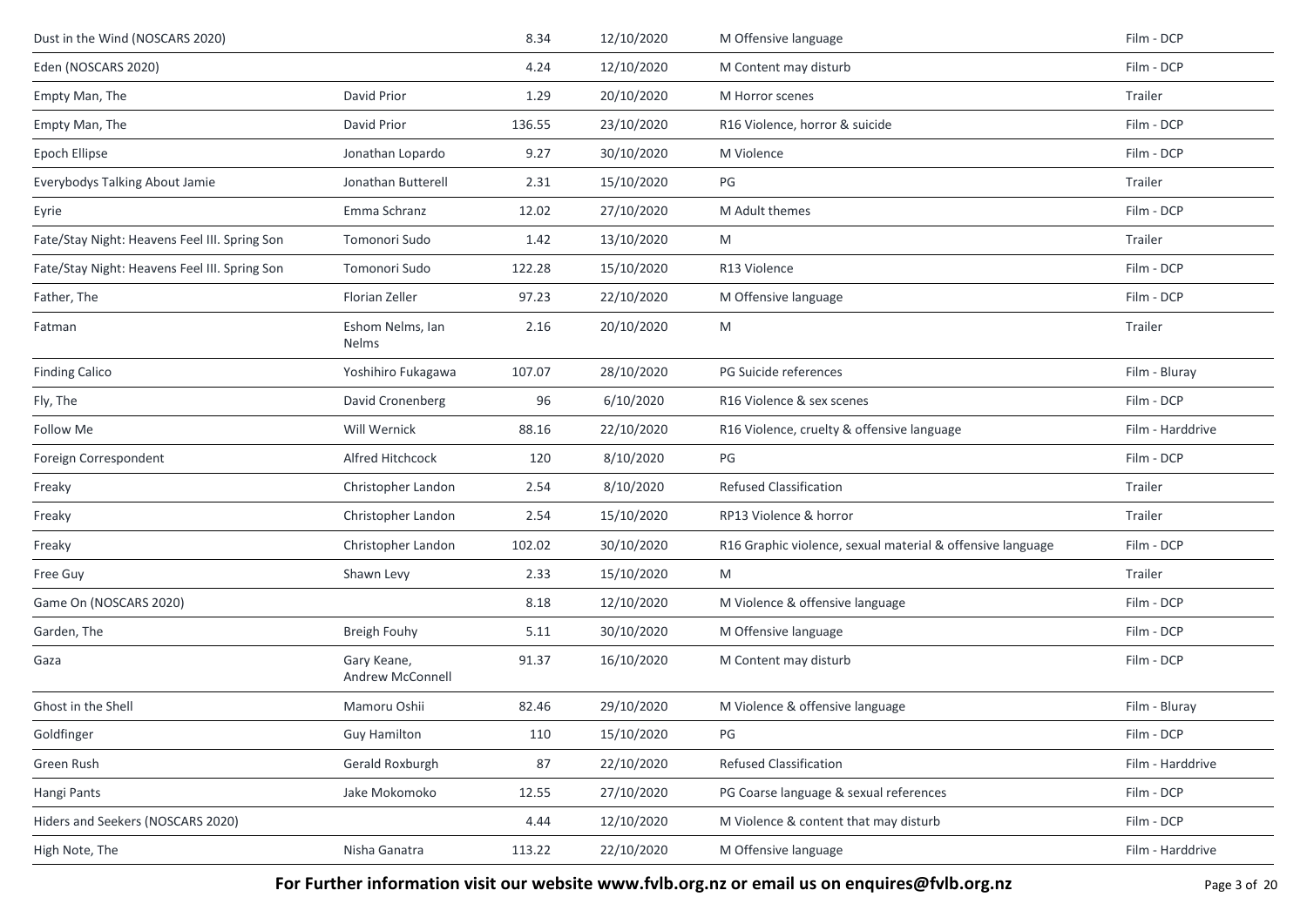| Highway Rat, The                             | Jeroen Jaspaert            | 25     | 13/10/2020 | G                                                                                             | Film - DCP    |
|----------------------------------------------|----------------------------|--------|------------|-----------------------------------------------------------------------------------------------|---------------|
| <b>Hillbilly Elegy</b>                       | Ron Howard                 | 115.45 | 27/10/2020 | R13 Domestic violence, offensive language, sex scenes, drug use &<br>content that may disturb | Film - DCP    |
| <b>Hocus Pocus</b>                           | Kenny Ortega               | 96     | 6/10/2020  | <b>PG Violence</b>                                                                            | Film - DCP    |
| Home Alone                                   | Chris Columbus             | 103    | 22/10/2020 | PG Violence                                                                                   | Film - DCP    |
| Homecoming                                   | Ewan Atkinson              | 10.56  | 27/10/2020 | M Offensive language & suicide references                                                     | Film - DCP    |
| Hot Flash                                    | Thea Hollatz               | 10.13  | 12/10/2020 | M                                                                                             | Film - DCP    |
| Idiot Prayer Nick Cave Alone at Alexandra Pa | Nick Cave & Robbie<br>Ryan | 103.01 | 22/10/2020 | M Offensive language                                                                          | Film - DCP    |
| If I Can't Have You (NOSCARS 2020)           |                            | 4.23   | 12/10/2020 | M Violence                                                                                    | Film - DCP    |
| I'm sorry xx (NOSCARS 2020)                  |                            | 6.41   | 12/10/2020 | M Adult themes                                                                                | Film - DCP    |
| International Jampot                         | Peter Blasdale             | 13.1   | 30/10/2020 | M Offensive language                                                                          | Film - DCP    |
| Into the Darkness                            | Anders Refn                | 2.09   | 27/10/2020 | M                                                                                             | Trailer       |
| Ip Man: Kung Fu Master                       | Liming Li                  | 83.5   | 5/10/2020  | R13 Violence                                                                                  | Film - DCP    |
| Ip Man: Kung Fu Master                       | Liming Li                  | 1.39   | 6/10/2020  | M                                                                                             | Trailer       |
| Iwane: Sword of Serenity                     | Katsuhide Motoki           | 121.41 | 21/10/2020 | M Violence                                                                                    | Film - Bluray |
| Karate Kid, The                              | John G Avildsen            | 126    | 20/10/2020 | PG Violence                                                                                   | Film - DCP    |
| Last Goodbye (NOSCARS 2020)                  |                            | 3.56   | 12/10/2020 | PG Adult themes                                                                               | Film - DCP    |
| Last Supper, The                             | Peter Blasdale             | 10.51  | 30/10/2020 | M Offensive language                                                                          | Film - DCP    |
| Laxmmi Bomb                                  | Raghava Lawrence           | 3.3    | 13/10/2020 | M                                                                                             | Trailer       |
| Leif in Concert Volume 2                     | Christian Klandt           | 115.51 | 14/10/2020 | M Offensive language & sexual references                                                      | Film - DVD    |
| Let Him Go                                   | Thomas Bezucha             | 2.22   | 13/10/2020 | M                                                                                             | Trailer       |
| Life of Pi                                   | Ang Lee                    | 127    | 13/10/2020 | PG Some scenes may disturb                                                                    | Film - DCP    |
| Little Joe                                   | Jessica Hausner            | 105.04 | 6/10/2020  | M Violence & offensive language                                                               | Film - DCP    |
| Little Joe                                   | Jessica Hausner            | 1.25   | 27/10/2020 | M                                                                                             | Trailer       |
| Man on the Island, The                       | Simon Mark-Brown           | 2.46   | 27/10/2020 | PG Nudity                                                                                     | Trailer       |
| Man Who Knew Too Much, The                   | Alfred Hitchcock           | 120    | 29/10/2020 | PG                                                                                            | Film - Bluray |
| Mank                                         | David Fincher              | 131.02 | 15/10/2020 | M Offensive language & suicide references                                                     | Film - DCP    |
| Meats                                        | Ashley Williams            | 10.28  | 12/10/2020 | M Offensive language & content that may disturb                                               | Film - DCP    |
| Mentai Piriri                                | Kan Eguchi                 | 114.38 | 28/10/2020 | M Suicide                                                                                     | Film - Bluray |

**For Further information visit our website www.fvlb.org.nz or email us on enquires@fvlb.org.nz** Page 4 of 20 Page 4 of 20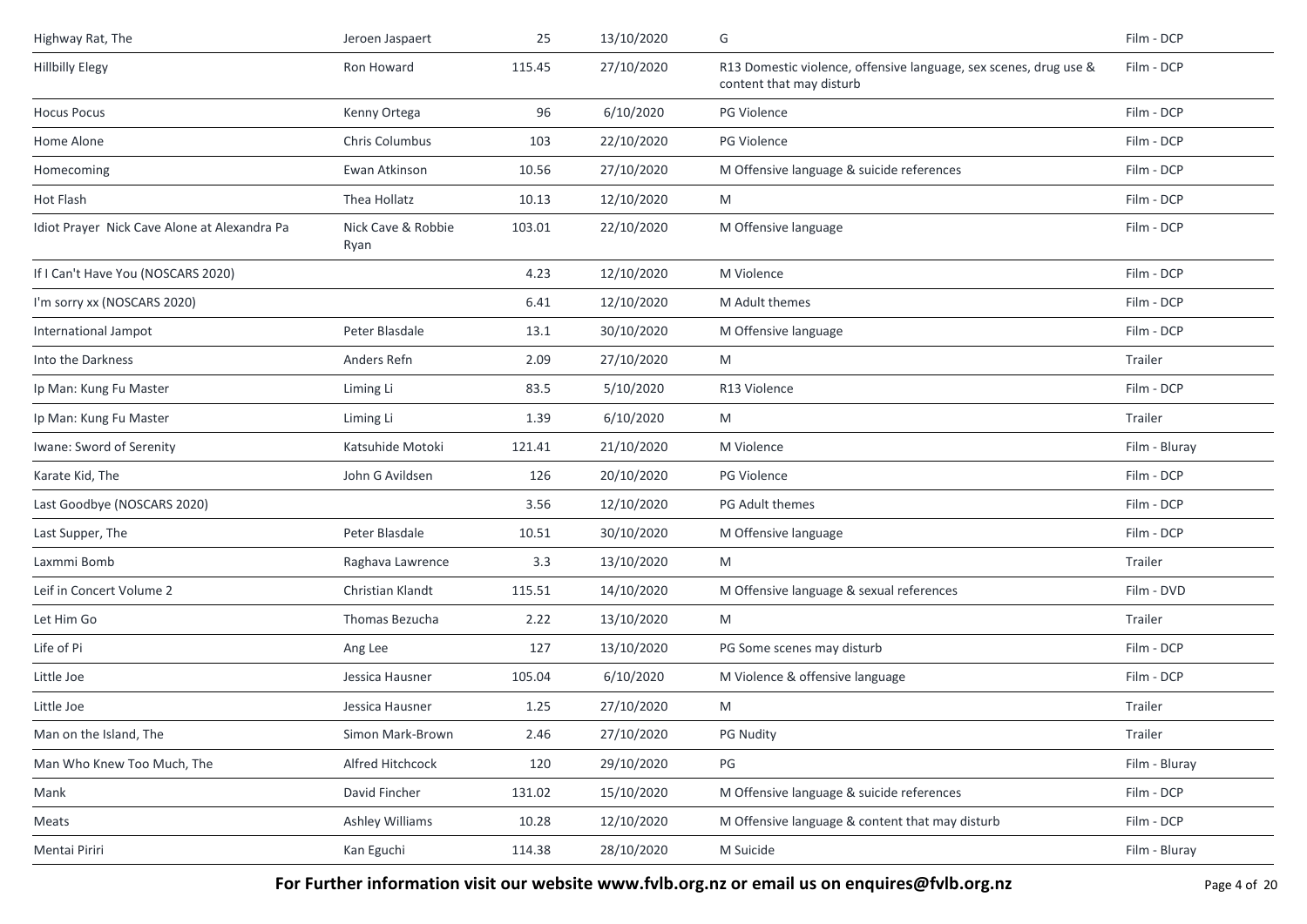| Meredith de Mur (NOSCARS 2020)              |                                                             | 6.37   | 12/10/2020 | M Violence, offensive language & content that may disturb               | Film - DCP       |
|---------------------------------------------|-------------------------------------------------------------|--------|------------|-------------------------------------------------------------------------|------------------|
| Michael Ball & Alfie Boe: Back Together     | <b>Steve Kemsley</b>                                        | 146.55 | 8/10/2020  | PG Coarse language                                                      | Film - DCP       |
| <b>Million Dollar Arm</b>                   | Craig Gillespie                                             | 124    | 13/10/2020 | PG Coarse language                                                      | Film - DCP       |
| Miracle on 34th Street (1947)               | George Seaton                                               | 96     | 22/10/2020 | G                                                                       | Film - DCP       |
| Mirusia Sings for you                       | Lida Huver                                                  | 1.27   | 6/10/2020  | G                                                                       | Trailer          |
| Monster Hunter                              | Paul W.S.Anderson                                           | 2      | 13/10/2020 | M                                                                       | Trailer          |
| Monty Python and the Holy Grail (singalong) | Terry Gilliam, Terry<br>Jones                               | 92.1   | 27/10/2020 | PG Coarse language                                                      | Film - DCP       |
| Muppet Christmas Carol, The                 | <b>Brian Henson</b>                                         | 85     | 22/10/2020 | G                                                                       | Film - DCP       |
| Mutilator, The                              | John Cardos, Tobe<br>Hooper                                 | 94.16  | 29/10/2020 | R16 Violence                                                            | Film - DCP       |
| My People My Homeland                       | Ning Hao, Xu<br>Zheng, Chen<br>Sicheng, Yan Fei,<br>Peng Da | 154    | 8/10/2020  | PG Coarse language                                                      | Film - DCP       |
| National Lampoon's Christmas Vacation       | Jeremiah Chechik                                            | 97     | 13/10/2020 | PG Coarse language                                                      | Film - DCP       |
| Night Shift                                 | Zia Mandviwalla                                             | 13.59  | 13/10/2020 | PG                                                                      | Film - DVD       |
| Nightmare Before Christmas, The             | <b>Henry Selick</b>                                         | 76     | 22/10/2020 | PG                                                                      | Film - DCP       |
| North by Northwest                          | Alfred Hitchcock                                            | 136    | 6/10/2020  | G                                                                       | Film - DCP       |
| Not Quite Dead Yet                          | Shinji Hamasaki                                             | 93.07  | 29/10/2020 | PG                                                                      | Film - DCP       |
| Of Ugly Things                              | Hunter Giltrap                                              | 2.12   | 29/10/2020 | PG                                                                      | Film - DCP       |
| One Dark Night                              | Tom McLoughlin                                              | 88     | 13/10/2020 | M                                                                       | Film - DCP       |
| One Sunday In Winter                        | Martin Sercombe                                             | 5.49   | 27/10/2020 | G                                                                       | Film - DCP       |
| Pakohe Trail, The                           | Keelan Walker                                               | 15.01  | 30/10/2020 | G                                                                       | Film - DCP       |
| Papercity Feel                              | Alex Hargreaves                                             | 3.3    | 30/10/2020 | $PG$                                                                    | Film - DCP       |
| Possessor                                   | Brandon<br>Cronenberg                                       | 103.56 | 29/10/2020 | R18 Graphic violence, explicit sex scenes & content thay may<br>disturb | Film - DCP       |
| Project SEE                                 | Kimi Young                                                  | 4.51   | 30/10/2020 | G                                                                       | Film - DCP       |
| Promising Young Woman                       | <b>Emerald Fennell</b>                                      | 1.46   | 27/10/2020 | M                                                                       | Trailer          |
| Psycho Goreman                              | Steven Kostanski                                            | 94.39  | 21/10/2020 | R13 Violence, horror scenes & content may disturb                       | Film - DCP       |
| Quarry, The                                 | <b>Scott Teems</b>                                          | 103.03 | 22/10/2020 | M Violence & offensive language                                         | Film - Harddrive |
|                                             |                                                             |        |            |                                                                         |                  |

**For Further information visit our website www.fvlb.org.nz or email us on enquires@fvlb.org.nz** Page 5 of 20 Page 5 of 20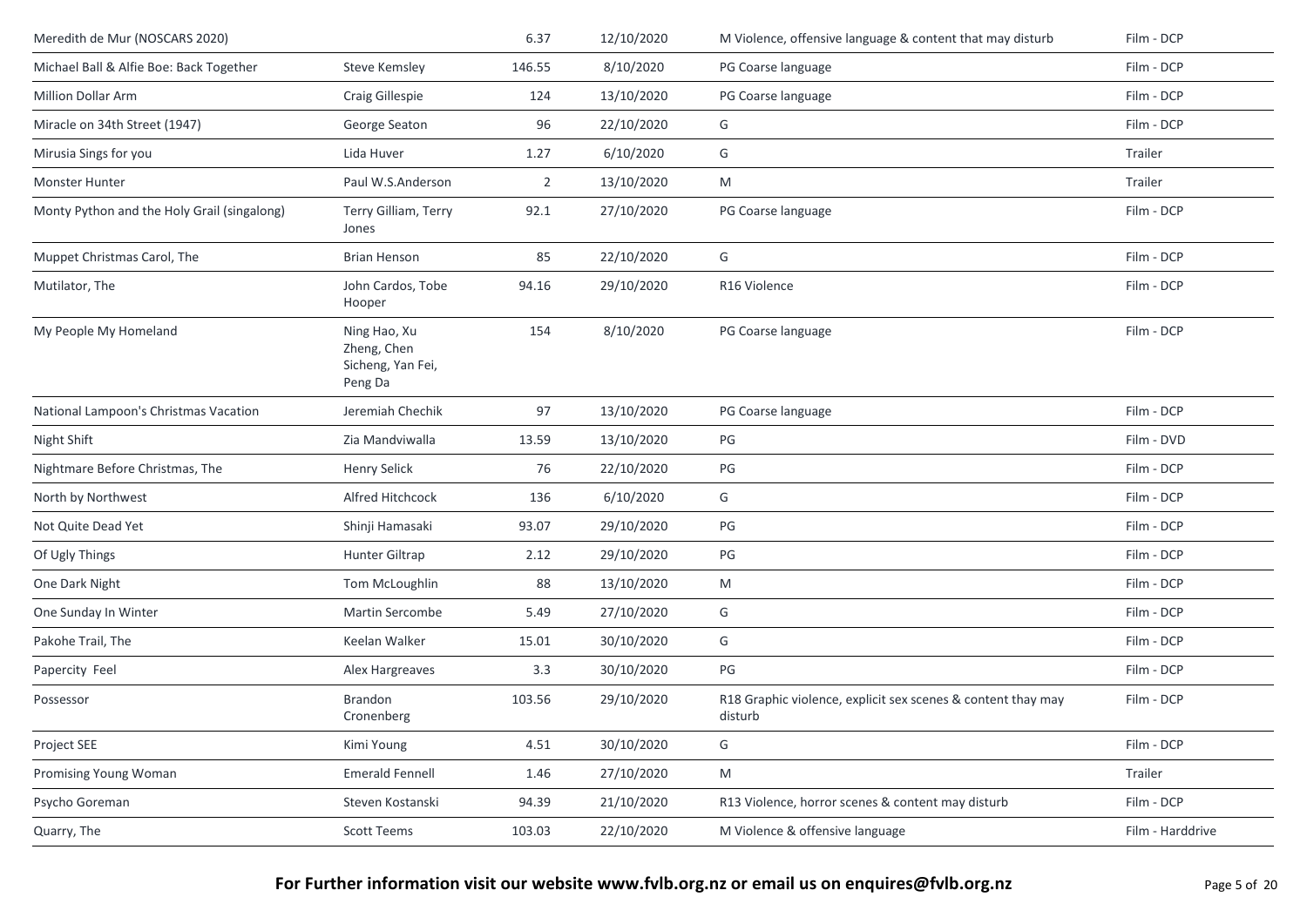| Rabid                                  | David Cronenberg                            | 91     | 20/10/2020 | R16                                                          | Film - Bluray |
|----------------------------------------|---------------------------------------------|--------|------------|--------------------------------------------------------------|---------------|
| Rams                                   | Jeremy Sims                                 | 0.15   | 6/10/2020  | G                                                            | Trailer       |
| Raven, The                             | Louis Friedlander                           | 61     | 20/10/2020 | PG Violence                                                  | Film - Bluray |
| Raw Force                              | Edward D. Murphy                            | 86     | 20/10/2020 | R16                                                          | Film - DCP    |
| Raya and the Last Dragon               | Don Hall, Carlos<br>López Estrada           | 2.01   | 27/10/2020 | G                                                            | Trailer       |
| Ready or Not                           | Matt Bettinelli-<br>Olpin, Tyler Gillett    | 95.21  | 6/10/2020  | R16 Violence, cruelty & offensive language                   | Film - DCP    |
| Rear Window                            | Alfred Hitchcock                            | 112    | 29/10/2020 | PG Violence                                                  | Film - Bluray |
| Rebecca                                | Ben Wheatley                                | 121.43 | 5/10/2020  | M                                                            | Film - DCP    |
| Reef Revolution                        | Rebecca Pratt                               | 8.53   | 27/10/2020 | G                                                            | Film - DCP    |
| Relativity                             | Mariko Minoguchi                            | 106.26 | 13/10/2020 | M Violence, offensive language, sex scenes & nudity          | Film - DVD    |
| Rent-A-Pal                             | Jon Stevenson                               | 108.17 | 23/10/2020 | R13 Violence, offensive language & content that may disturb  | Film - DCP    |
| Rope                                   | Alfred Hitchcock                            | 80     | 29/10/2020 | $PG$                                                         | Film - Bluray |
| Rurangi                                | Max Currie                                  | 87.25  | 7/10/2020  | M Offensive language & suicide references                    | Film - DCP    |
| Sadak 2                                | Mahesh Bhatt                                | 133.36 | 5/10/2020  | R13 Violence, suicide & content that may disturb             | Film - DCP    |
| Samurai Cat                            | Takeshi Watanabe,<br>Yoshitaka<br>Yamaguchi | 100.09 | 15/10/2020 | PG Violence & coarse language                                | Film - Bluray |
| Sarah (NOSCARS 2020)                   |                                             | 6.08   | 12/10/2020 | PG Some scenes may scare very young children                 | Film - DCP    |
| Sator                                  | Jordan Graham                               | 86.05  | 21/10/2020 | R16 Violence, offensive language & content that may disturb  | Film - DCP    |
| Secrets We Keep, The                   | Yuval Adler                                 | 97.39  | 14/10/2020 | R16 Rape, violence, cruelty & offensive language             | Film - DCP    |
| Servant, The                           | Joseph Losey                                | 116    | 8/10/2020  | M                                                            | Film - DCP    |
| Shivers                                | David Cronenberg                            | 87.53  | 20/10/2020 | R16 Violence, sexual themes & content that may disturb       | Film - Bluray |
| Sleep No More                          | Doug Brooks                                 | 9      | 30/10/2020 | M                                                            | Film - DCP    |
| So What If the Goats Die               | Sofia Alaoui                                | 23.32  | 12/10/2020 | PG Violence                                                  | Film - DCP    |
| Spin Cycle                             | Doug Brooks                                 | 2.37   | 30/10/2020 | PG                                                           | Film - DCP    |
| Spiral                                 | Kurtis David Harder                         | 87.05  | 13/10/2020 | R13 Violence, horror, offensive language & sexual references | Film - DCP    |
| Stevie Nicks 24 Karat Gold The Concert | Joe Thomas                                  | 141.15 | 15/10/2020 | G                                                            | Film - DCP    |
| Stuck (NOSCARS 2020)                   |                                             | 7.3    | 12/10/2020 | PG                                                           | Film - DCP    |
|                                        |                                             |        |            |                                                              |               |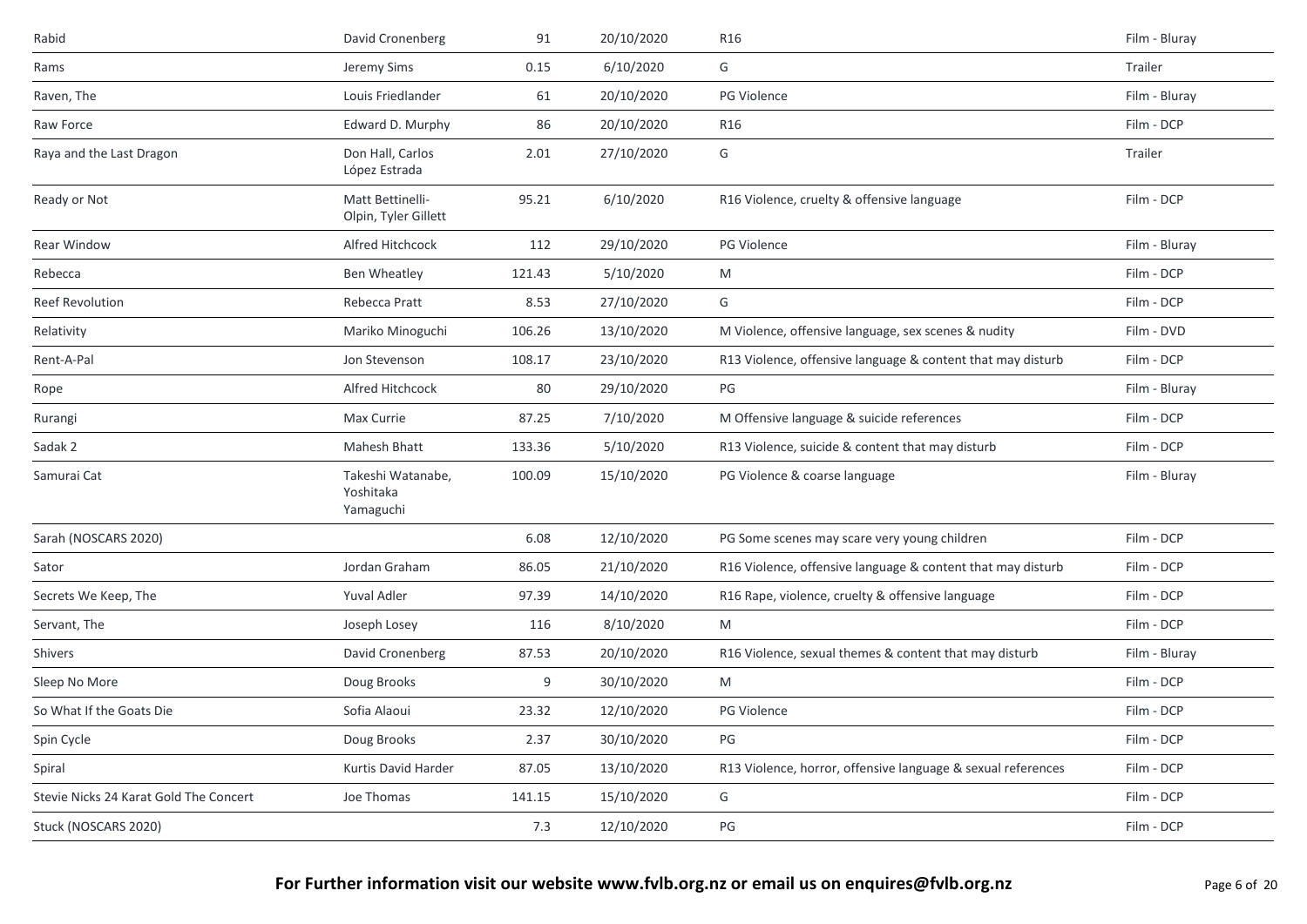| Suraj Pe Mangal Bhari             | Abhishek Sharma                    | 3.16   | 29/10/2020 | PG                                                                                            | Trailer          |
|-----------------------------------|------------------------------------|--------|------------|-----------------------------------------------------------------------------------------------|------------------|
| Synchronic                        | Justin Benson,<br>Aaron Moorhead   | 101.38 | 29/10/2020 | R13 Violence, offensive language, drug use & content that may<br>disturb                      | Film - DCP       |
| System Crasher                    | Nora Fingscheidt                   | 120.02 | 13/10/2020 | M Violence, offensive language & content that may disturb                                     | Film - DVD       |
| T                                 | Keisha Rae<br>Witherspoon          | 13.5   | 12/10/2020 | PG Offensive language                                                                         | Film - DCP       |
| Takatsu River, The                | Yoshinari Nishikori                | 112.45 | 29/10/2020 | PG                                                                                            | Film - Bluray    |
| Te Whakairo                       | Vanessa Wells                      | 13.55  | 27/10/2020 | G                                                                                             | Film - DCP       |
| That's a Wrap (NOSCARS 2020)      |                                    | 8.46   | 12/10/2020 | $\mathsf{PG}$                                                                                 | Film - DCP       |
| Three Tenors: Voices For Eternity | David Czarnetzki,<br>Wiebke Sippel | 86.44  | 6/10/2020  | G                                                                                             | Film - DCP       |
| Tremble                           | <b>Richard Townsend</b>            | 14.5   | 27/10/2020 | PG                                                                                            | Film - DCP       |
| Two by Two: Overboard             | Toby Genkal, Sean<br>McCormack     | 86     | 20/10/2020 | G                                                                                             | Film - DVD       |
| Unlimited Tamaashaa               | Sridhar Kallidai                   | 134.02 | 14/10/2020 | PG Violence, coarse language, sexual references & drug use                                    | Film - DCP       |
| Wairangi (NOSCARS 2020)           |                                    | 6.4    | 12/10/2020 | M Violence, horror scenes & content may disturb                                               | Film - DCP       |
| Wake in Fright                    | <b>Ted Kotcheff</b>                | 109    | 15/10/2020 | R <sub>16</sub>                                                                               | Film - DCP       |
| Walk a Mile                       | Judith Cowley                      | 15.51  | 27/10/2020 | PG Adult themes                                                                               | Film - DCP       |
| Walk This Way (NOSCARS 2020)      |                                    | 4.5    | 12/10/2020 | PG Adult themes                                                                               | Film - DCP       |
| <b>Warrior Queen</b>              | Swati Bhise                        | 1.5    | 27/10/2020 | M                                                                                             | Trailer          |
| Waves                             | <b>Trey Edward Shults</b>          | 136.25 | 22/10/2020 | R13 Domestic violence, offensive language, sex scenes, drug use &<br>content that may disturb | Film - Harddrive |
| White Snake                       | Amp Wong                           | 98.46  | 12/10/2020 | PG Violence & scary scenes                                                                    | Film - DCP       |
| Willow                            | Ron Howard                         | 126    | 29/10/2020 | PG Violence                                                                                   | Film - DCP       |
| Witches, The                      | Robert Zemeckis                    | 1.42   | 6/10/2020  | PG                                                                                            | <b>Trailer</b>   |
| Witches, The                      | Robert Zemeckis                    | 104.08 | 27/10/2020 | M Supernatural themes & violence                                                              | Film - DCP       |
| Woman Who Ran, The                | Hong Sangsoo                       | 77     | 20/10/2020 | M Offensive language                                                                          | Film - DCP       |
| Wonderland, The                   | Keichi Hara                        | 115.13 | 21/10/2020 | PG Violence & coarse language                                                                 | Film - Bluray    |
| Words on Bathroom Walls           | Thor Freudenthal                   | 2.3    | 27/10/2020 | M                                                                                             | Trailer          |
| Would You (NOSCARS 2020)          |                                    | 7.16   | 12/10/2020 | M Violence                                                                                    | Film - DCP       |
|                                   |                                    |        |            |                                                                                               |                  |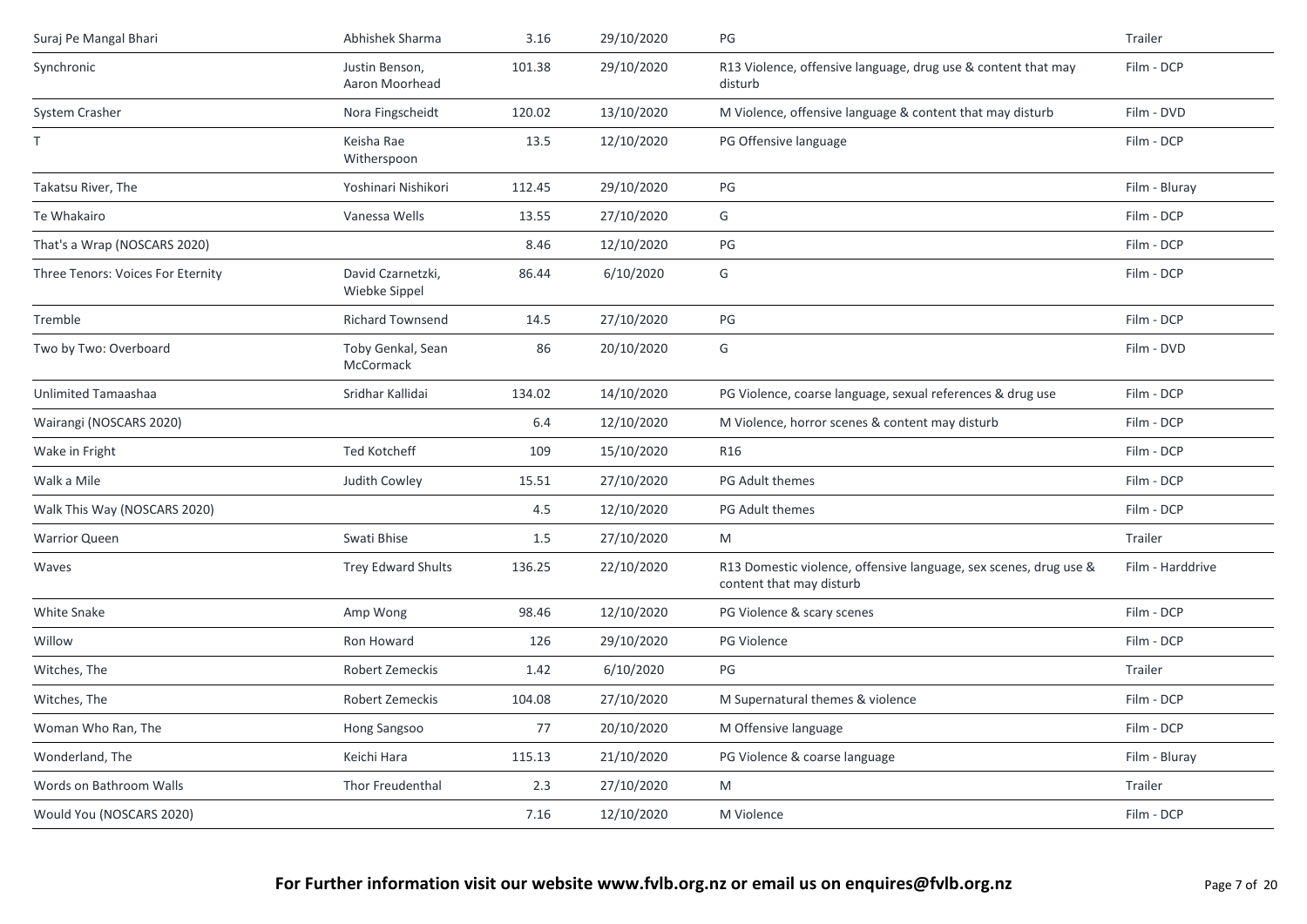| <b>Games</b>                                 |                                   |                 |                      |                                                                   |                      |  |  |  |
|----------------------------------------------|-----------------------------------|-----------------|----------------------|-------------------------------------------------------------------|----------------------|--|--|--|
| <b>FILM TITLE</b>                            | <b>DIRECTOR</b>                   | <b>RUN TIME</b> | <b>DATE APPROVED</b> | <b>DESCRIPTION</b>                                                | <b>MEDIA NAME</b>    |  |  |  |
| Battle Chasers: Nightwar                     | <b>THQ</b>                        | 0               | 19/10/2020           | M Violence                                                        | <b>Computer Game</b> |  |  |  |
| <b>Black Mirror</b>                          | King Art Games                    | 0               | 19/10/2020           | M Violence & horror                                               | <b>Computer Game</b> |  |  |  |
| <b>Blair Witch</b>                           | <b>Bloober Team</b>               | 0               | 19/10/2020           | R13 Strong psychological horror, gore & highly offensive language | Computer Game        |  |  |  |
| Dark Souls: Remastered                       | Virtuos                           | 0               | 28/10/2020           | R13 Violence & horror scenes                                      | <b>Computer Game</b> |  |  |  |
| Darksiders 2: Deathinitive Edition           | Nordic Games                      | $\mathbf{0}$    | 19/10/2020           | R16 Horror scenes & violence                                      | <b>Computer Game</b> |  |  |  |
| Days Gone                                    | <b>Bend Studio</b>                | $\mathbf{0}$    | 28/10/2020           | R16 Violence, offensive language & content that may disturb       | <b>Computer Game</b> |  |  |  |
| Deadly Premonition 2: A Blessing in Disguise | Swery                             | $\mathbf{0}$    | 28/10/2020           | M Violence & content that may disturb                             | <b>Computer Game</b> |  |  |  |
| Demon's Souls                                | Sony Interactive<br>Entertainment | 0               | 13/10/2020           | R13 Violence & horror scenes                                      | Computer Game        |  |  |  |
| Embargoed Title Until 31/12/20               | Sony Interactive<br>Entertainment | 0               | 21/10/2020           | R16 Violence & offensive language                                 | Computer Game        |  |  |  |
| Hitman III                                   | Zoher Toutanji                    | $\mathbf{0}$    | 22/10/2020           | R18 Violence                                                      | <b>Computer Game</b> |  |  |  |
| Yakuza: Like a Dragon                        | Toshihiro Nagoshi                 | $\mathbf{0}$    | 15/10/2020           | R16 Violence, offensive language & sexual themes                  | <b>Computer Game</b> |  |  |  |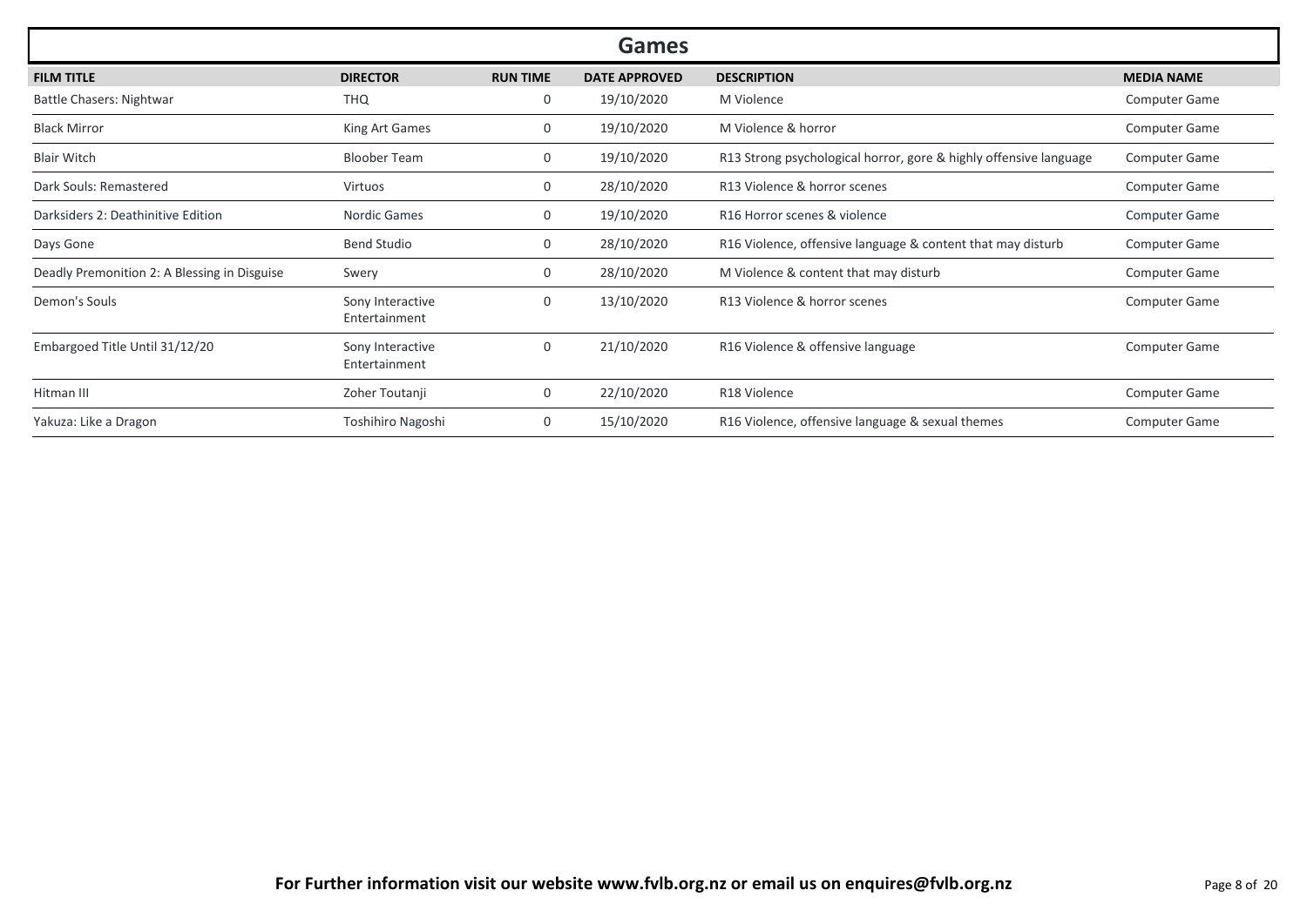| <b>Home Media</b>                          |                                                      |                 |                      |                                             |                   |  |  |  |
|--------------------------------------------|------------------------------------------------------|-----------------|----------------------|---------------------------------------------|-------------------|--|--|--|
| <b>FILM TITLE</b>                          | <b>DIRECTOR</b>                                      | <b>RUN TIME</b> | <b>DATE APPROVED</b> | <b>DESCRIPTION</b>                          | <b>MEDIA NAME</b> |  |  |  |
| 100% Wolf                                  | Alexs Stadermann                                     | 92.13           | 28/10/2020           | PG Violence                                 | <b>DVD</b>        |  |  |  |
| 12 Pups Of Christmas                       | Michael Feifer                                       | 88.43           | 29/10/2020           | PG Violence & coarse language               | <b>DVD</b>        |  |  |  |
| 2nd Amendment, The                         | Brian Skiba                                          | 93.2            | 27/10/2020           | R16 Violence & offensive language           | (DVD)             |  |  |  |
| 2nd Chance for Christmas                   | Christopher<br>Douglas-Olen Ray                      | 85.35           | 16/10/2020           | PG Scary scenes                             | <b>DVD</b>        |  |  |  |
| 36 Husbands                                | Michael Glover                                       | 83              | 15/10/2020           | PG Violence                                 | Film - Online     |  |  |  |
| Adventures of Jurassic Pet: Chapter 1, The | Ryan Bellgardt                                       | 84.26           | 13/10/2020           | PG                                          | <b>DVD</b>        |  |  |  |
| Adventures Of Paddington, The: Volume 1    | Adam Shaw / Chris<br>Drew                            | 132             | 20/10/2020           | G                                           | <b>DVD</b>        |  |  |  |
| Adventures of Rufus: The Fantastic Pet     | Ryan Bellgardt                                       | 82.42           | 16/10/2020           | <b>PG Violence</b>                          | <b>DVD</b>        |  |  |  |
| After We Collided                          | Roger Kumble                                         | 105             | 22/10/2020           | M Violence, offensive language & sex scenes | Film - Online     |  |  |  |
| Air Crash Investigation Season 19          | Bernard<br>Vaillot, Andre<br>Barro, Greg<br>Gransden | 446.58          | 30/10/2020           | M Adult themes                              | <b>DVD</b>        |  |  |  |
| Alan Ladd Collection, The: Volume Two      | Terence Young,<br>Mark Robson,<br>Joseph Pevney      | 350.33          | 27/10/2020           | <b>PG Violence</b>                          | <b>DVD</b>        |  |  |  |
| Alice?                                     | Grace Hood-<br>Edwards                               | 13.18           | 2/10/2020            | $PG$                                        | Film - Online     |  |  |  |
| <b>Amazing Aliens</b>                      | James Snider                                         | 75.42           | 29/10/2020           | PG Violence & coarse language               | <b>DVD</b>        |  |  |  |
| Anal Babysitters Club                      | Mike Quasar                                          | 113.23          | 14/10/2020           | R18 Explicit sex scenes                     | (DVD)             |  |  |  |
| And the Band Played On                     | Roger Spottiswoode                                   | 141.35          | 6/10/2020            | PG Coarse language                          | <b>DVD</b>        |  |  |  |
| Anne With an E: Season Three               | Anne Wheeler, Kim<br>Nguyen, Norma<br><b>Bailey</b>  | 441.1           | 27/10/2020           | M Violence                                  | <b>DVD</b>        |  |  |  |
| Another Christmas Coincidence              | Paul Ziller                                          | 88.03           | 29/10/2020           | G                                           | <b>DVD</b>        |  |  |  |
| Apocalypse of Ice                          | Maximilian Elfeldt                                   | 85.5            | 29/10/2020           | PG Coarse language & sexual references      | <b>DVD</b>        |  |  |  |
| Apparition                                 | Waymon Boone                                         | 79.5            | 28/10/2020           | M Horror, violence & offensive language     | <b>DVD</b>        |  |  |  |
| Assistant, The                             | Kitty Green                                          | 83.52           | 13/10/2020           | M Offensive language & sexual themes        | <b>DVD</b>        |  |  |  |
| Astra Lost in Space: The Complete Series   | Masaomi Andō                                         | 341.47          | 21/10/2020           | M                                           | Bluray            |  |  |  |

**For Further information visit our website www.fvlb.org.nz or email us on enquires@fvlb.org.nz** Page 9 of 20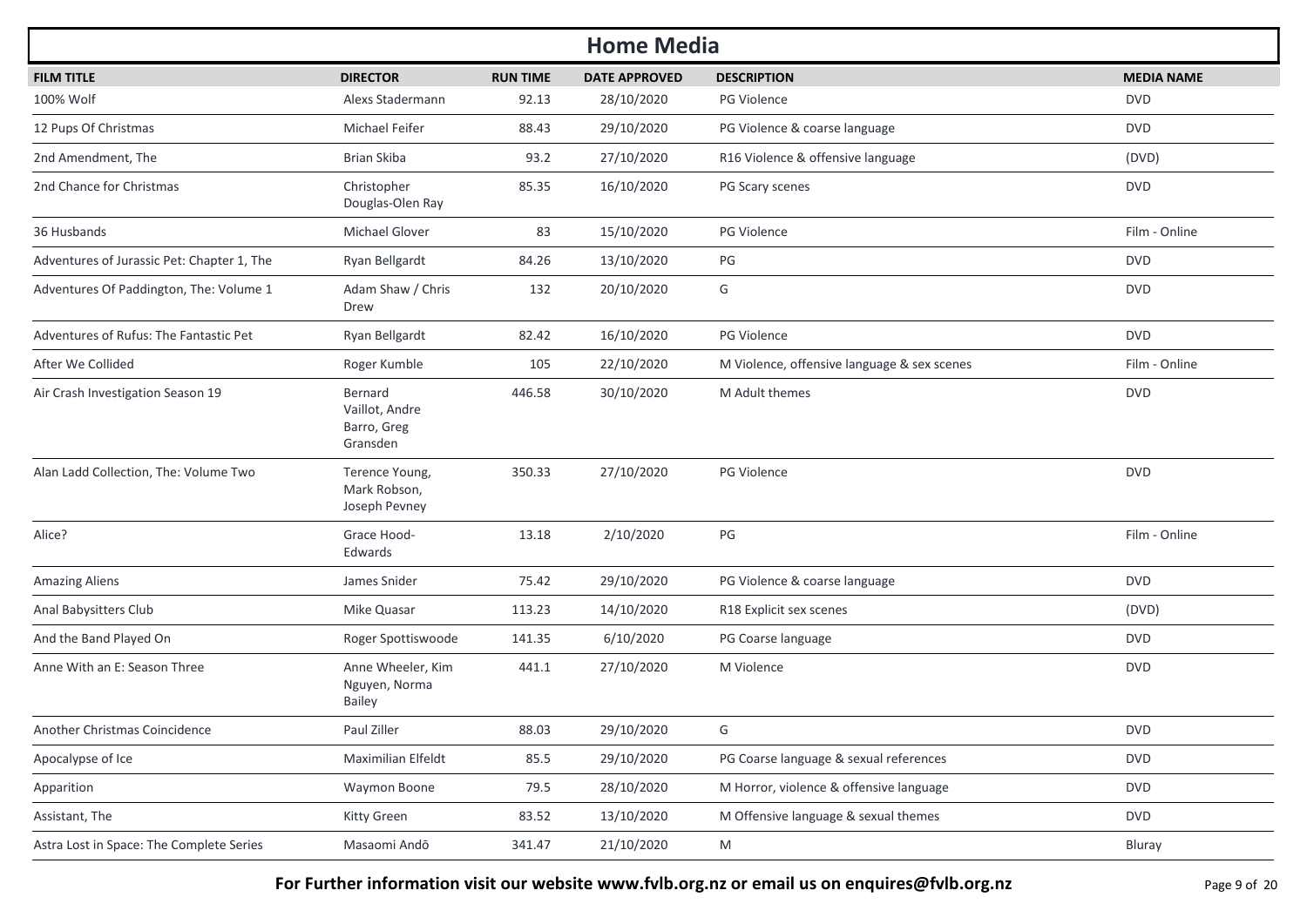| Atypical Season 1                         | Various                                          | 260.57 | 28/10/2020 | M Offensive language, sexual references & drug use            | <b>DVD</b>    |
|-------------------------------------------|--------------------------------------------------|--------|------------|---------------------------------------------------------------|---------------|
| <b>Atypical Season 2</b>                  | Various                                          | 297.1  | 28/10/2020 | M Offensive language & sexual references                      | <b>DVD</b>    |
| Aute                                      | Nicole Hunt                                      | 9.41   | 2/10/2020  | G                                                             | Film - Online |
| Back to the Future - The Ultimate Trilogy | Roger Zemekis                                    | 342.17 | 15/10/2020 | PG Violence & coarse language                                 | Bluray        |
| Back to the Future - The Ultimate Trilogy | Roger Zemekis                                    | 684.34 | 15/10/2020 | PG Violence & coarse language                                 | Bluray/DC     |
| Back to the Future Trilogy Bonus Disc     | Not Shown                                        | 194.47 | 12/10/2020 | PG Violence & coarse language                                 | [Bluray]      |
| Bacurau                                   | Juliano Dornelles,<br>Kleber Mendonça<br>Filho   | 125.51 | 15/10/2020 | R16 Graphic violence, sex scenes, offensive language & nudity | <b>DVD</b>    |
| <b>Bad Romance</b>                        | Mike Quasar                                      | 127.52 | 13/10/2020 | R18 Explicit sex scenes                                       | (DVD)         |
| Banana Split                              | Benjamin Kasulke                                 | 86.13  | 5/10/2020  | R16 Sex scenes, sexual content, drug use & offensive language | Film - Online |
| <b>Barbie Dreams Come True</b>            | William Lau / Gino<br>Nichele / Owen<br>Hurley   | 246.37 | 8/10/2020  | G                                                             | <b>DVD</b>    |
| Bay of Silence, The                       | Paula van der Oest                               | 89.47  | 27/10/2020 | M Violence, offensive language, sex scenes & nudity           | <b>DVD</b>    |
| Beecham House                             | Gurinder Chadha                                  | 276.18 | 28/10/2020 | M Violence, sexual references & content that may disturb      | <b>DVD</b>    |
| <b>Being Frank</b>                        | Miranda Bailey                                   | 109.58 | 5/10/2020  | M Offensive language, nudity, drug use & sexual references    | <b>DVD</b>    |
| Best of British Steam Trains (8 DVD)      | Wilf Watters                                     | 448.34 | 5/10/2020  | G                                                             | <b>DVD</b>    |
| Better Call Saul: Season 5 (Episode 1)    | <b>Bronwen Hughes</b>                            | 52.14  | 27/10/2020 | M Violence & drug references                                  | Film - Online |
| Better Call Saul: Season 5 (Episode 10)   | Peter Gould                                      | 57.3   | 27/10/2020 | M Violence                                                    | Film - Online |
| Better Call Saul: Season 5 (Episode 2)    | Norberto Barba                                   | 43.22  | 27/10/2020 | M Drug use & violence                                         | Film - Online |
| Better Call Saul: Season 5 (Episode 3)    | Michael Morris                                   | 52.04  | 27/10/2020 | M Violence                                                    | Film - Online |
| Better Call Saul: Season 5 (Episode 4)    | Gordon Smith                                     | 44.2   | 27/10/2020 | M Violence & offensive language                               | Film - Online |
| Better Call Saul: Season 5 (Episode 5)    | Jim McKay                                        | 48.15  | 27/10/2020 | M Offensive language                                          | Film - Online |
| Better Call Saul: Season 5 (Episode 6)    | <b>Michael Morris</b>                            | 49.15  | 27/10/2020 | M Offensive language & sexual references                      | Film - Online |
| Better Call Saul: Season 5 (Episode 7)    | Melissa Bernstein                                | 45.15  | 27/10/2020 | M Offensive language                                          | Film - Online |
| Better Call Saul: Season 5 (Episode 8)    | Vince Gilligan                                   | 51.51  | 27/10/2020 | M Violence                                                    | Film - Online |
| Better Call Saul: Season 5 (Episode 9)    | <b>Thomas Schnauz</b>                            | 56.59  | 27/10/2020 | M Offensive language & content that may disturb               | Film - Online |
| Between Two Worlds: Season One            | Kriv Stenders,<br>Michael Hurst,<br>Lynn Hegarty | 442.36 | 27/10/2020 | M Violence, sex scences, sexual violence references           | <b>DVD</b>    |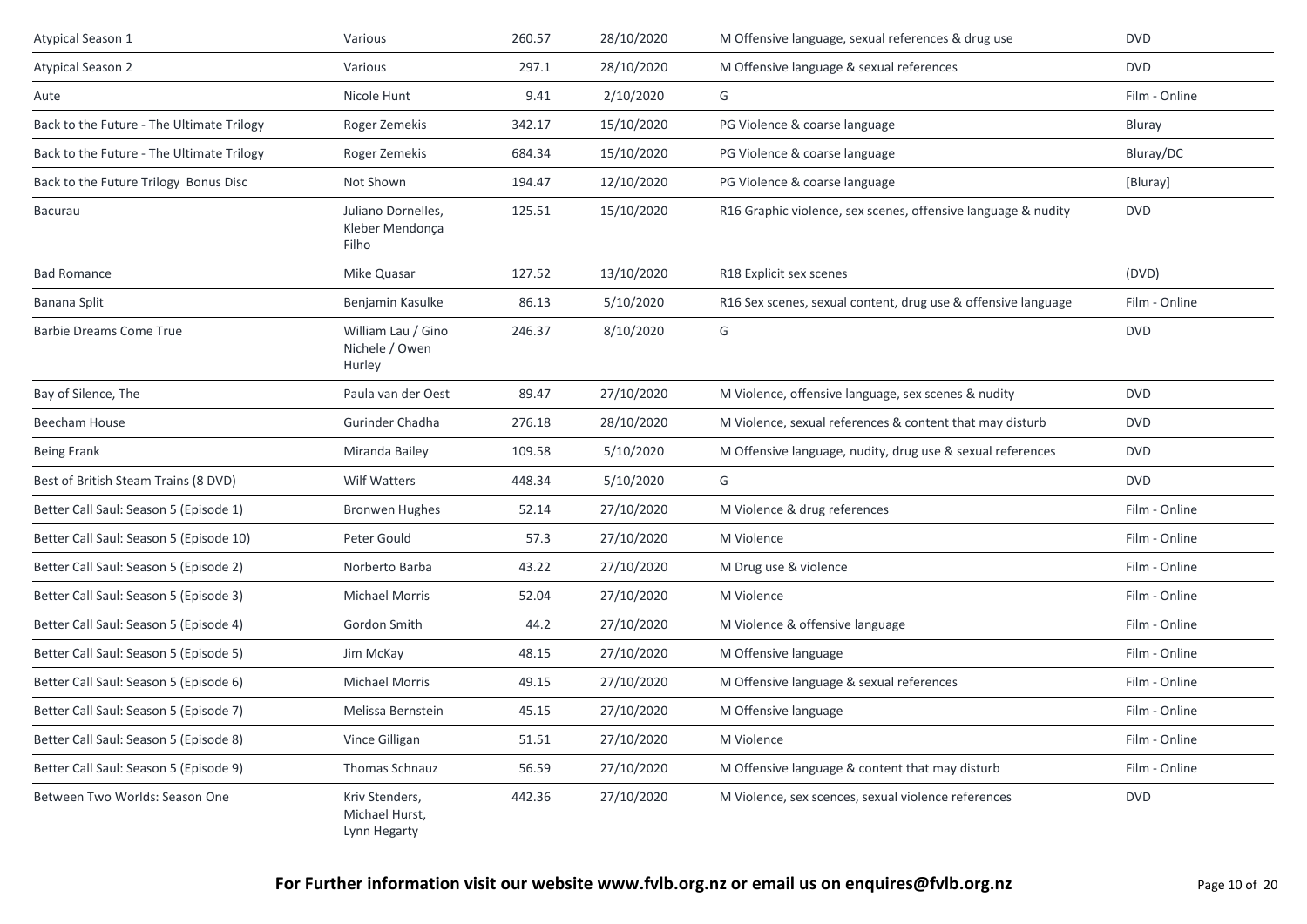| <b>Bill Series 5</b>                          | Terry Daw,<br>Christopher<br>Hodson, Jan<br>Sargent      | 2554.58 | 23/10/2020 | M Violence                                                        | <b>DVD</b>    |
|-----------------------------------------------|----------------------------------------------------------|---------|------------|-------------------------------------------------------------------|---------------|
| <b>Bill Series 6</b>                          | Bren Simson, Diana<br>Patrick, Simon<br>Jones            | 2548.21 | 27/10/2020 | M Violence                                                        | <b>DVD</b>    |
| <b>Blessed Child</b>                          | Cara Jones                                               | 77      | 15/10/2020 | M Offensive language                                              | Film - Online |
| <b>Blue Ecks</b>                              | Robert Stannard                                          | 10.15   | 2/10/2020  | PG                                                                | Film - Online |
| Bob Hope Collection, The                      | Elliott Nugent,<br>George Marshall                       | 158.5   | 27/10/2020 | PG Violence                                                       | <b>DVD</b>    |
| Booksellers, The                              | D.W. Young                                               | 94.56   | 21/10/2020 | PG Coarse language                                                | <b>DVD</b>    |
| Boonie Bears: Blast Into the Past             | Leon Ding                                                | 85.55   | 13/10/2020 | PG Violence                                                       | <b>DVD</b>    |
| Boruto: Naruto Next Generations Part 6 (Episo | Yūjirō Abe, Taiki<br>Nishimura, Kaito<br>Asakura         | 314.42  | 20/10/2020 | M Violence                                                        | <b>DVD</b>    |
| Boruto: Naruto Next Generations Part 6 (Episo | Yūjirō Abe, Taiki<br>Nishimura, Kaito<br>Asakura         | 314.59  | 20/10/2020 | M Violence                                                        | Bluray        |
| Boy Who Could Fly, The                        | Nick Castle                                              | 111.54  | 28/10/2020 | G                                                                 | <b>DVD</b>    |
| Broadchurch Series 1 & 2                      | James<br>Strong/Jessica<br>Hobbs/Jonathan<br>Teplitzky   | 741.03  | 5/10/2020  | M Violence, offensive language & sex scenes                       | <b>DVD</b>    |
| Broadchurch Series 1 & 2                      | James<br>Strong/Jessica<br>Hobbs/Jonathan<br>Teplitzky   | 742.09  | 5/10/2020  | M Violence, offensive language & sex scenes                       | <b>DVD</b>    |
| Call The Midwife Series 9 & Christmas Special | Various                                                  | 557.18  | 20/10/2020 | M Adult themes                                                    | <b>DVD</b>    |
| Calm with Horses                              | Nick Rowland                                             | 96.28   | 6/10/2020  | R18 Brutal violence, cruelty, rape, drug use & offensive language | <b>DVD</b>    |
| Carroll Baker: The Paramount Collection       | Walter Lang,<br>Edward Dmytryk,<br><b>Gordon Douglas</b> | 494.2   | 23/10/2020 | R16                                                               | <b>DVD</b>    |
| Carry On Christmas                            | Ronald<br>Fouracre/Ronnie<br>Baxter                      | 199.16  | 22/10/2020 | PG Coarse language                                                | <b>DVD</b>    |
| Chasing the Sound: Major Lazer (Bonus Content | <b>Austin Peters</b>                                     | 6.49    | 6/10/2020  | G                                                                 | Film - Online |

**For Further information visit our website www.fvlb.org.nz or email us on enquires@fvlb.org.nz** Page 11 of 20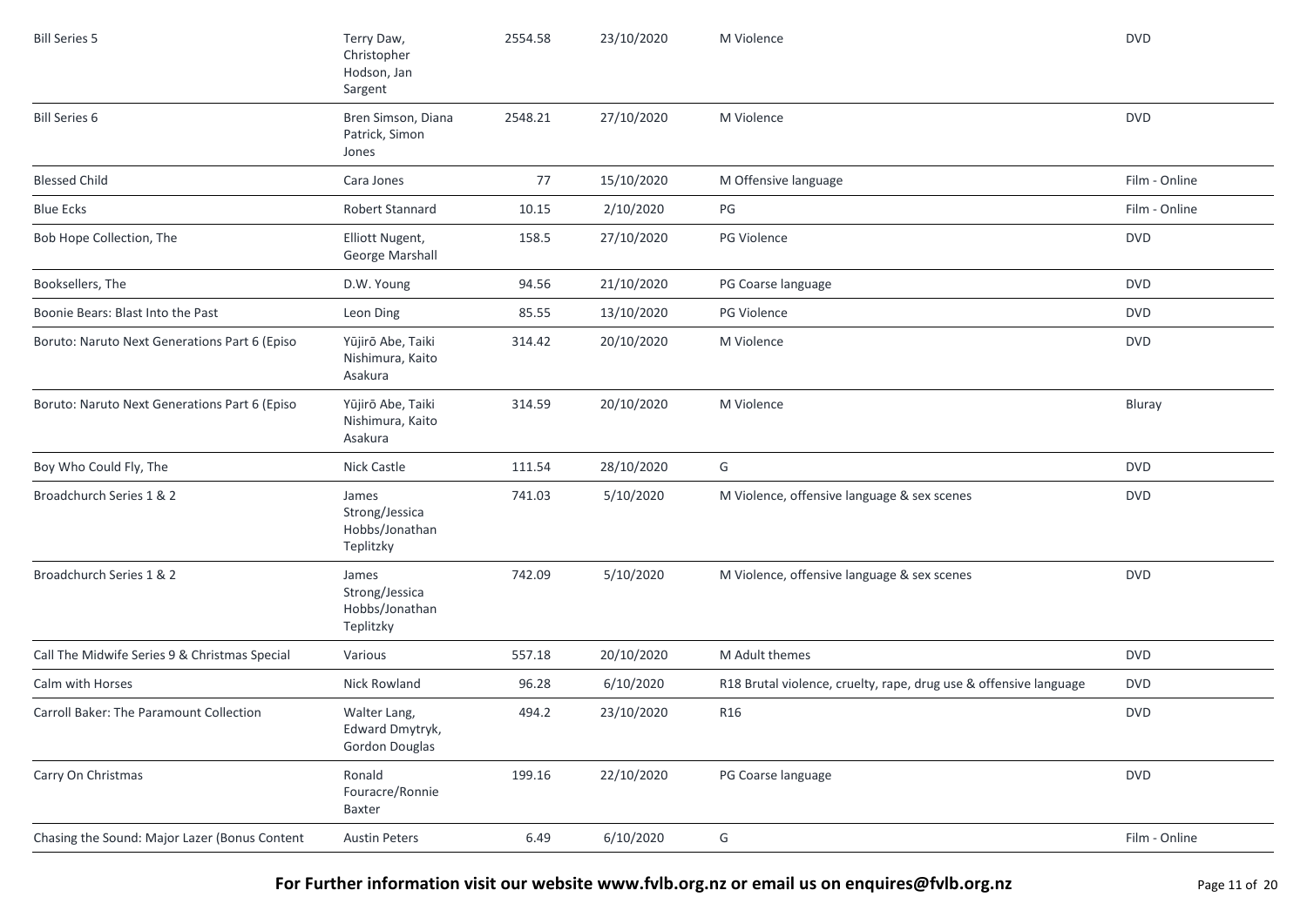| Christ in You: The Voice                     | Joanns<br>Buncelmans,<br>Andrea di Meglio       | 97     | 8/10/2020  | PG                                                                         | Film - Online |
|----------------------------------------------|-------------------------------------------------|--------|------------|----------------------------------------------------------------------------|---------------|
| Christmas Angel                              | <b>Brian Brough</b>                             | 89.48  | 29/10/2020 | $\mathsf{PG}$                                                              | <b>DVD</b>    |
| Christmas Cabin, The                         | Dustin J. Robison                               | 85.41  | 16/10/2020 | G                                                                          | <b>DVD</b>    |
| Christmas Comeback, A                        | Max Mc Guire                                    | 85.14  | 30/10/2020 | G                                                                          | <b>DVD</b>    |
| Christmas Crush                              | Marita Grabiak                                  | 88.57  | 30/10/2020 | G                                                                          | <b>DVD</b>    |
| Christmas Harmony                            | Nanea Miyata                                    | 94.31  | 19/10/2020 | PG                                                                         | <b>DVD</b>    |
| Christmas Movie Christmas, A                 | <b>Brian Herzlinger</b>                         | 88.32  | 30/10/2020 | G                                                                          | <b>DVD</b>    |
| Christmas Time                               | Jake Van Wagoner                                | 90.22  | 30/10/2020 | PG Coarse language                                                         | <b>DVD</b>    |
| Christmas Wish, A                            | Craig Clyde                                     | 96.45  | 30/10/2020 | PG Coarse language                                                         | <b>DVD</b>    |
| Cinderella: The Enchanted Beginning          | Steven Salgado                                  | 90.52  | 13/10/2020 | PG                                                                         | <b>DVD</b>    |
| Cliff Richard: The Live Collection 1998 2005 | Not stated                                      | 709.52 | 23/10/2020 | G                                                                          | <b>DVD</b>    |
| Creepshow 2                                  | Michael Gornick                                 | 89.37  | 6/10/2020  | <b>R16</b>                                                                 | <b>DVD</b>    |
| Crown, The: Season 3                         | Various                                         | 547.37 | 6/10/2020  | M Sexual references                                                        | Bluray        |
| Danger Diabolik                              | Mario Brava                                     | 100.24 | 28/10/2020 | M Violence, drug use & sex scenes                                          | Bluray        |
| Dark Light                                   | Padraig Reynolds                                | 90.09  | 20/10/2020 | R16 Violence & horror                                                      | (DVD)         |
| Day of the Locust                            | John Schlesinger                                | 144.09 | 28/10/2020 | <b>R18</b>                                                                 | Bluray        |
| DC 5 Film Collection                         | Zack Snyder, Patty<br>Jenkins, David Ayer       | 651.04 | 5/10/2020  | R13 Violence, horror & cruelty                                             | <b>DVD</b>    |
| Deceived, The                                | Markus Cook                                     | 179.48 | 21/10/2020 | M Violence, offensive language & sex scenes                                | <b>DVD</b>    |
| Defying Gravity: The Untold Story of Women's | Bess Kargman, Lucy<br>Walker                    | 31.51  | 28/10/2020 | M Sexual abuse themes & suicide references                                 | Film - Online |
| Dinosaur Train Dads Day Out                  | Terry Izumi, Karl<br>Toerge                     | 85.21  | 8/10/2020  | G                                                                          | <b>DVD</b>    |
| <b>Disney Pixar Collection</b>               | Various                                         | 2420   | 22/10/2020 | PG Violence, coarse language, some scenes may scare very young<br>children | <b>DVD</b>    |
| <b>Disney Pixar Collection</b>               | Various                                         | 4908   | 28/10/2020 | PG Violence, coarse language, some scenes may scare very young<br>children | Bluray 4K     |
| Doctor Who Series 12                         | Jamie Magnus<br>Stone, Lee Haven<br>Jones et al | 591.38 | 6/10/2020  | M Science fiction themes & violence                                        | <b>DVD</b>    |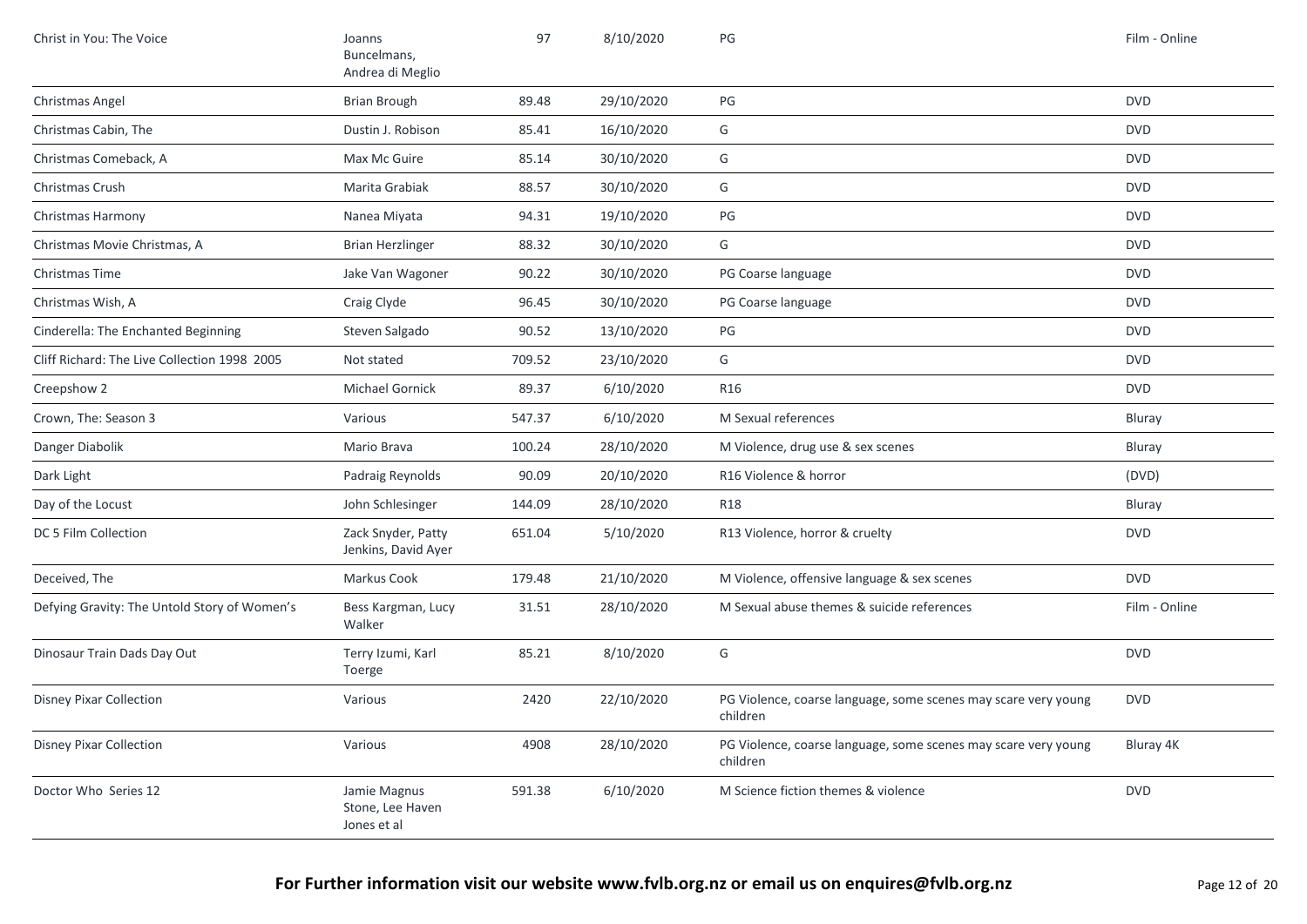| Dog Doc, The                                  | Cindy Meehl                                          | 101     | 15/10/2020 | PG Coarse language                                                | Film - Online |
|-----------------------------------------------|------------------------------------------------------|---------|------------|-------------------------------------------------------------------|---------------|
| Escape From Pretoria                          | Francis Annan                                        | 102.01  | 28/10/2020 | M Violence                                                        | <b>DVD</b>    |
| <b>Essential Film Noir Collection 1</b>       | William Wyler,<br>Vincent Sherman,<br>John Farrow    | 365.59  | 28/10/2020 | M Violence                                                        | Bluray        |
| Exhibition                                    | Joanna Hogg                                          | 100.15  | 15/10/2020 | M Sex scenes & offensive language                                 | <b>DVD</b>    |
| Father Brown Series 8                         | Paul Gibson,<br>Dominic Keavey et<br>al              | 445.24  | 8/10/2020  | M Violence                                                        | <b>DVD</b>    |
| Father, Dear Father: The Complete Series      | William G. Stewart                                   | 1114.46 | 27/10/2020 | PG Violence, coarse language, sexual references & drug references | <b>DVD</b>    |
| Flame Trees of Thika, The                     | Roy Ward Baker                                       | 347.4   | 6/10/2020  | PG Violence                                                       | <b>DVD</b>    |
| Force of Nature                               | Michael Polish                                       | 95.33   | 13/10/2020 | R13 Violence, offensive language & content that may disturb       | (DVD)         |
| Force of Nature                               | Michael Polish                                       | 99      | 15/10/2020 | R13 Violence, offensive language & content that may disturb       | Film - Online |
| Force of Nature                               | Michael Polish                                       | 95.33   | 16/10/2020 | R13 Violence, offensive language & content that may disturb       | Bluray        |
| Forsyte Saga Complete First & Second Series   | Various                                              | 701.25  | 23/10/2020 | M Sex scenes                                                      | <b>DVD</b>    |
| Great War, The                                | Steven Luke                                          | 96.03   | 13/10/2020 | M Violence & offensive language                                   | <b>DVD</b>    |
| Greys Anatomy: Season 16 (Disc 1)             | Debbie Allen et al.                                  | 164.58  | 27/10/2020 | M Sexual references & content that may disturb                    | <b>DVD</b>    |
| Greys Anatomy: Season 16 (Disc 2)             | Chandra Wilson et<br>al.                             | 162.48  | 27/10/2020 | M Content may disturb                                             | <b>DVD</b>    |
| Greys Anatomy: Season 16 (Disc 3)             | Kevin McKidd et al.                                  | 165.48  | 28/10/2020 | M Content may disturb                                             | <b>DVD</b>    |
| Hallmark Christmas Collection Seven: The Chri | Jonathan Wright,<br>John Bradshaw                    | 275.19  | 23/10/2020 | G                                                                 | <b>DVD</b>    |
| Hallmark Christmas Collection Six: Merry Matr | John Bradshaw,<br>Bradford May,<br>David S. Cass Sr. | 260.48  | 23/10/2020 | G                                                                 | <b>DVD</b>    |
| Hammer House of Horror                        | Various                                              | 701.5   | 28/10/2020 | R16 Violence, offensive language & sex scenes                     | Bluray        |
| Hard Day's Night, A                           | <b>Richard Lester</b>                                | 175.11  | 29/10/2020 | PG                                                                | Bluray        |
| Hard Eight                                    | Paul Thomas<br>Anderson                              | 101.51  | 28/10/2020 | R16 Violence & offensive language                                 | Bluray        |
| <b>Hearts And Bones</b>                       | Ben Lawrence                                         | 105.44  | 13/10/2020 | M Sex scenes & offensive language                                 | <b>DVD</b>    |
| Hearts Beat Loud                              | <b>Brett Haley</b>                                   | 97      | 16/10/2020 | M Drug references                                                 | <b>DVD</b>    |
| Heathers                                      | Michael Lehmann                                      | 103.05  | 28/10/2020 | M Violence & offensive language                                   | <b>DVD</b>    |
|                                               |                                                      |         |            |                                                                   |               |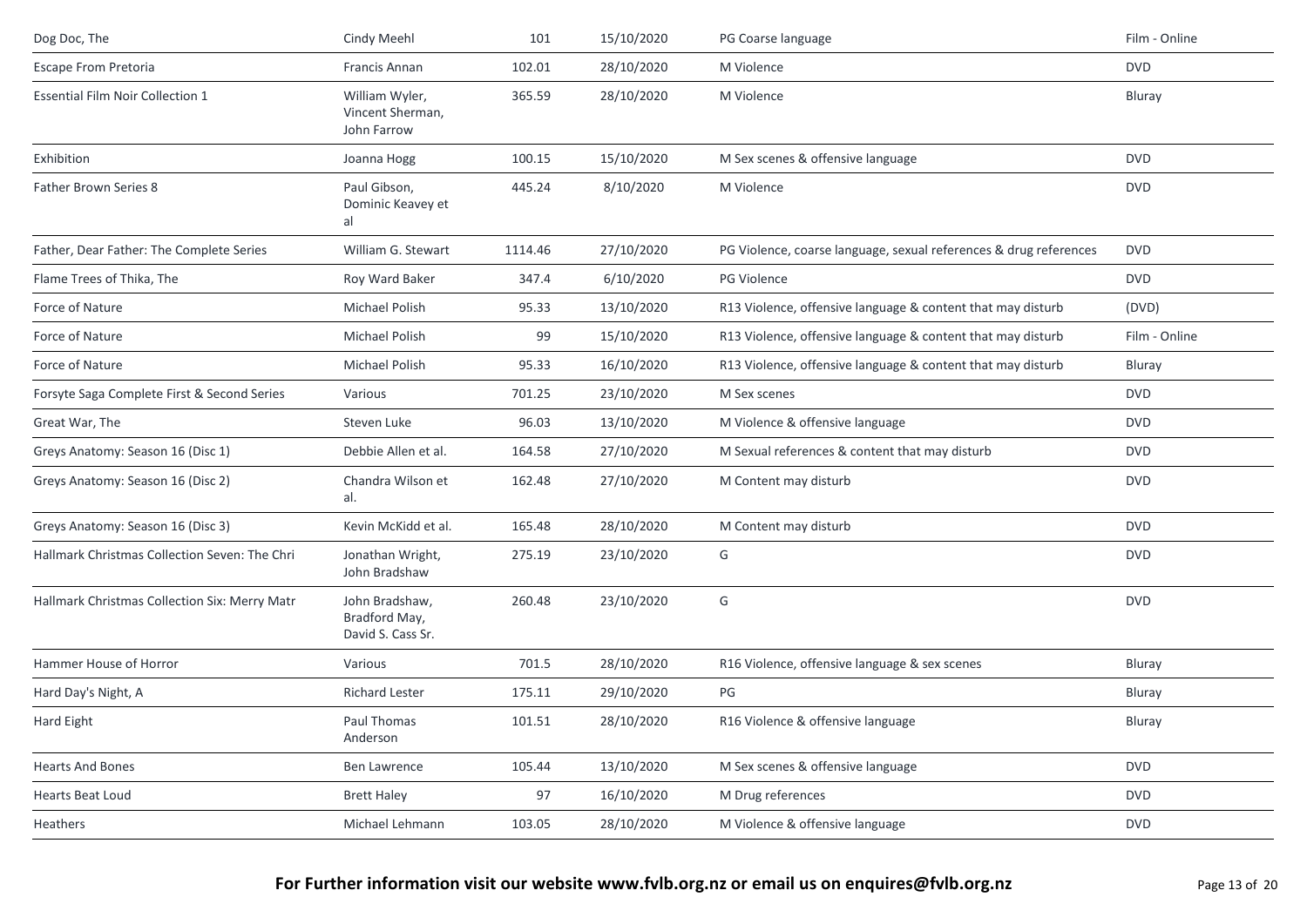| Hobbit, The: The Motion Picture Trilogy       |                                                       | 1006.47 | 27/10/2020 | M Violence & offensive language                                            | [Bluray 4K]   |
|-----------------------------------------------|-------------------------------------------------------|---------|------------|----------------------------------------------------------------------------|---------------|
| <b>Holiday Heist</b>                          | Roger Bobb                                            | 87.13   | 30/10/2020 | PG Coarse language                                                         | <b>DVD</b>    |
| Home Alone                                    | Chris Columbus                                        | 102.5   | 20/10/2020 | <b>PG Violence</b>                                                         | Bluray 4K     |
| Home from the Hill                            | Vincente Minnelli                                     | 149.49  | 5/10/2020  | $\mathsf{PG}$                                                              | <b>DVD</b>    |
| Hornblower - The Complete Series              | Andrew Grieve                                         | 783.49  | 23/10/2020 | M Violence & offensive language                                            | <b>DVD</b>    |
| Hornblower - The Complete Series              | Andrew Grieve                                         | 785.4   | 23/10/2020 | M Violence & offensive language                                            | Bluray        |
| Horrible Histories Series 6                   | Steve<br>Connelly/Dominic<br>Brigstocke/Ian<br>Curtis | 411.19  | 8/10/2020  | PG Violence & coarse language                                              | <b>DVD</b>    |
| Hot Wife Creampie 2                           | Mike Quasar                                           | 107.08  | 8/10/2020  | R18 Explicit sex scenes                                                    | (DVD)         |
| How Heavy Are the Dumbbells You Lift? The Com | Mitsue Yamazaki                                       | 284.52  | 20/10/2020 | M Sexualised imagery                                                       | Bluray        |
| Hunter x Hunter: Part 1 (Episodes 1 26)       | Kazuhiro Furuhashi                                    | 613.39  | 20/10/2020 | M Violence                                                                 | Bluray        |
| Hunter x Hunter: Part 2 (Episodes 27 58)      | Kazuhiro Furuhashi                                    | 737.25  | 28/10/2020 | M Violence                                                                 | Bluray        |
| In the Aisles                                 | <b>Thomas Stuber</b>                                  | 125.1   | 14/10/2020 | M Violence                                                                 | <b>DVD</b>    |
| Indian Summers Season One                     | Various                                               | 509.26  | 5/10/2020  | R13 Violence, offensive language, sex scenes & content that may<br>disturb | <b>DVD</b>    |
| Inspector Montalbano My Beloved Salvo         | Alberto Sironi, Luca<br>Zingaretti                    | 110     | 15/10/2020 | M Violence, offensive language & sex scenes                                | Film - Online |
| Inspector Montalbano The Safety Net           | Alberto Sironi, Luca<br>Zingaretti                    | 100.53  | 15/10/2020 | M Violence, offensive language & sex scenes                                | Film - Online |
| Interracial Cum Swapping                      | Mike Quasar                                           | 103.52  | 13/10/2020 | R18 Explicit sex scenes                                                    | (DVD)         |
| Invisible Man Returns, The                    | Joe May                                               | 81.24   | 30/10/2020 | <b>PG Violence</b>                                                         | <b>DVD</b>    |
| Isnt It Romantic                              | <b>Todd Strauss-</b><br>Schulson                      | 84.4    | 13/10/2020 | M Offensive language                                                       | <b>DVD</b>    |
| Ixcanul Volcano                               | Jayro Bustamante                                      | 91.34   | 16/10/2020 | M Sex scenes, offensive language & nudity                                  | <b>DVD</b>    |
| Jericho                                       | Paul Whittington                                      | 375.25  | 5/10/2020  | M Violence & sexual references                                             | <b>DVD</b>    |
| Jeune femme                                   | Léonor Serraille                                      | 94.03   | 16/10/2020 | M Violence, offensive language & nudity                                    | <b>DVD</b>    |
| John Carpenter: Escape From New York/Prince O | John Carpenter                                        | 385.01  | 22/10/2020 | R16 Violence & offensive language                                          | Bluray 4K     |
| Jonathan Livingston Seagull                   | <b>Hall Bartlett</b>                                  | 99.1    | 28/10/2020 | G                                                                          | Bluray        |
|                                               |                                                       |         |            |                                                                            |               |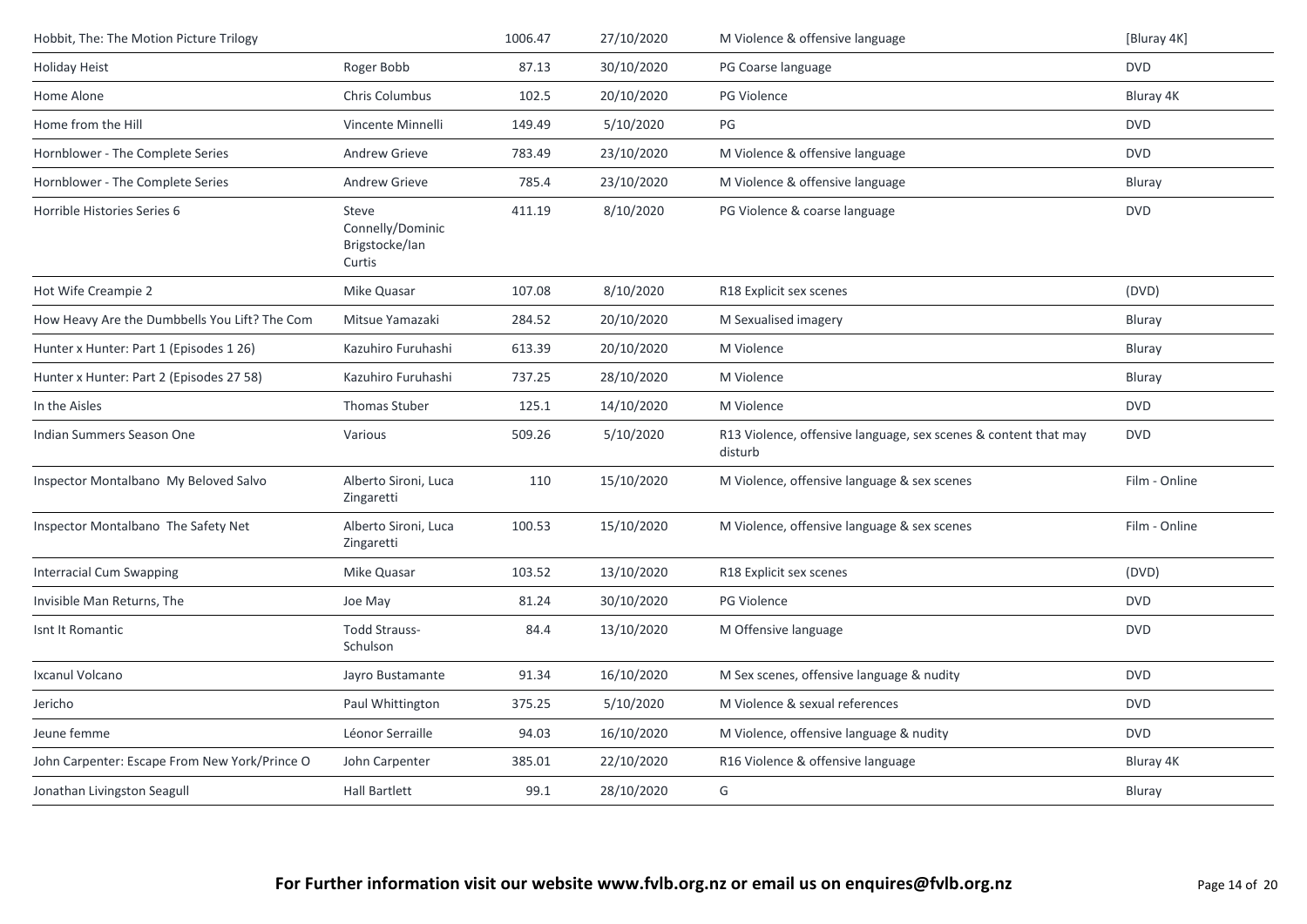| KCON Episode 101 | Kim Daebum, Lee<br>Seunghwan, Jung<br>Daeyoung,<br>Soohyeon | 19.22 | 23/10/2020 | G | Film - Online |
|------------------|-------------------------------------------------------------|-------|------------|---|---------------|
| KCON Episode 102 | Kim Daebum, Lee<br>Seunghwan, Jung<br>Daeyoung,<br>Soohyeon | 19    | 23/10/2020 | G | Film - Online |
| KCON Episode 103 | Kim Daebum, Lee<br>Seunghwan, Jung<br>Daeyoung,<br>Soohyeon | 19.46 | 23/10/2020 | G | Film - Online |
| KCON Episode 104 | Kim Daebum, Lee<br>Seunghwan, Jung<br>Daeyoung,<br>Soohyeon | 19.09 | 23/10/2020 | G | Film - Online |
| KCON Episode 105 | Kim Daebum, Lee<br>Seunghwan, Jung<br>Daeyoung,<br>Soohyeon | 19.42 | 23/10/2020 | G | Film - Online |
| KCON Episode 106 | Kim Daebum, Lee<br>Seunghwan, Jung<br>Daeyoung,<br>Soohyeon | 19.02 | 23/10/2020 | G | Film - Online |
| KCON Episode 107 | Kim Daebum, Lee<br>Seunghwan, Jung<br>Daeyoung,<br>Soohyeon | 19.38 | 23/10/2020 | G | Film - Online |
| KCON Episode 108 | Kim Daebum, Lee<br>Seunghwan, Jung<br>Daeyoung,<br>Soohyeon | 19.36 | 23/10/2020 | G | Film - Online |
| KCON Episode 109 | Kim Daebum, Lee<br>Seunghwan, Jung<br>Daeyoung,<br>Soohyeon | 18.19 | 23/10/2020 | G | Film - Online |
| KCON Episode 110 | Kim Daebum, Lee<br>Seunghwan, Jung<br>Daeyoung,<br>Soohyeon | 17.29 | 27/10/2020 | G | Film - Online |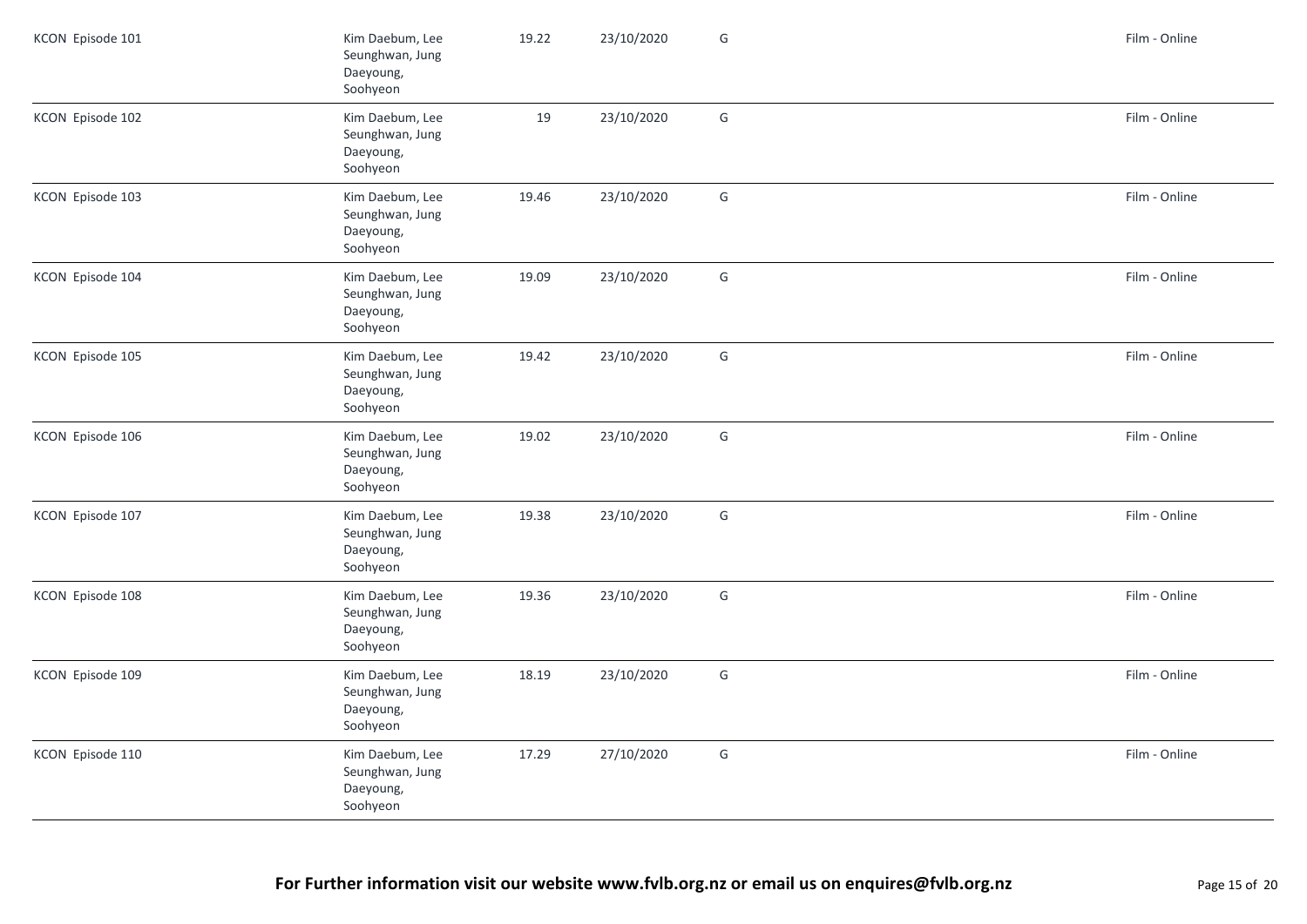| KCON Episode 111                              | Kim Daebum, Lee<br>Seunghwan, Jung<br>Daeyoung,<br>Soohyeon | 17.09   | 27/10/2020 | G                                                            | Film - Online |
|-----------------------------------------------|-------------------------------------------------------------|---------|------------|--------------------------------------------------------------|---------------|
| KCON Episode 112                              | Kim Daebum, Lee<br>Seunghwan, Jung<br>Daeyoung,<br>Soohyeon | 13      | 27/10/2020 | G                                                            | Film - Online |
| KCON Episode 113                              | Kim Daebum, Lee<br>Seunghwan, Jung<br>Daeyoung,<br>Soohyeon | 9.52    | 27/10/2020 | G                                                            | Film - Online |
| KCON Episode 114                              | Kim Daebum, Lee<br>Seunghwan, Jung<br>Daeyoung,<br>Soohyeon | 9.09    | 27/10/2020 | G                                                            | Film - Online |
| Kirk Douglas Collection Of Films, The         | Felix E.<br>Feist/Steven<br>Hilliard Stern/John<br>Sturges  | 388.48  | 6/10/2020  | M Violence                                                   | <b>DVD</b>    |
| Kochoki: The Complete Series                  | Noriyuki Abe                                                | 284.44  | 21/10/2020 | M Violence                                                   | Bluray        |
| Last Black Man in San Francisco, The          | Joe Talbot                                                  | 120.36  | 16/10/2020 | M Drug use, offensive language & nudity                      | <b>DVD</b>    |
| Last Man Standing (1996)                      | Walter Hill                                                 | 100.57  | 28/10/2020 | M Violence & sex scenes                                      | <b>DVD</b>    |
| Le Chant du Loup                              | Antonin Baudry                                              | 115.35  | 28/10/2020 | M Violence, offensive language, sex scenes & drug references | Film - Online |
| Le Gai Savoir                                 | Jean Luc Godard                                             | 92.19   | 29/10/2020 | M Offensive language & nudity                                | <b>DVD</b>    |
| Lego DC: Shazam! Magic & Monsters             | <b>Matt Peters</b>                                          | 78.01   | 28/10/2020 | PG Violence                                                  | <b>DVD</b>    |
| Les Dames du Bois de Boulogne                 | Robert Bresson                                              | 85.47   | 29/10/2020 | PG                                                           | <b>DVD</b>    |
| Lesbian Ass Eaters                            | Mike Quasar                                                 | 101.54  | 14/10/2020 | R18 Explicit sex scenes                                      | (DVD)         |
| Lesbian Ass Eaters 3                          | Mike Quasar                                                 | 99.09   | 7/10/2020  | R18 Explicit sex scenes                                      | (DVD)         |
| Line of Duty                                  | Steven C Miller                                             | 94.51   | 6/10/2020  | M Violence & content that may disturb                        | <b>DVD</b>    |
| Linkin Park Hybrid Theory 20th Anniversary E  | Various                                                     | 254.51  | 12/10/2020 | M Offensive language                                         | DVD/CD        |
| Lodge, The                                    | Severin Fiala,<br>Veronika Franz                            | 103.4   | 15/10/2020 | R16 Violence, horror, suicide & content that may disturb     | <b>DVD</b>    |
| Looking For Alaska                            | Various                                                     | 426.05  | 28/10/2020 | M Sex scenes, offensive language & drug use                  | <b>DVD</b>    |
| Lord of the Rings, The: The Motion Picture Tr |                                                             | 1285.05 | 27/10/2020 | M Violence & fantasy horror                                  | [Bluray 4K]   |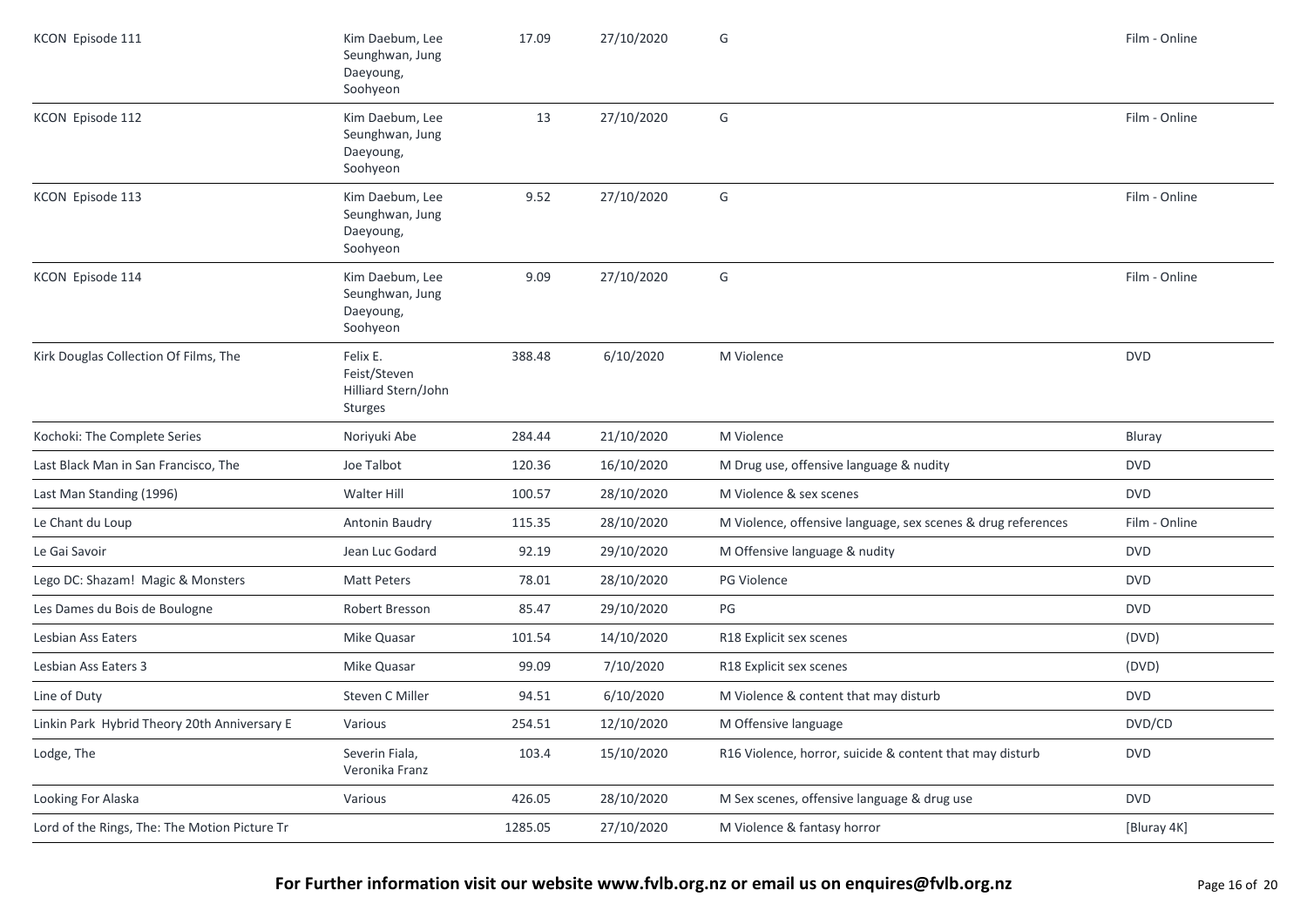| Lucy Shimmers and the Prince of Peace         | Rob Diamond                                        | 87      | 23/10/2020 | $\mathsf{PG}$                                                | Film - Online |
|-----------------------------------------------|----------------------------------------------------|---------|------------|--------------------------------------------------------------|---------------|
| Machine                                       | Justin Krook                                       | 84      | 8/10/2020  | M Violence, nudity & content that may disturb                | Film - Online |
| Major Dundee                                  | Sam Peckinpah                                      | 257.29  | 28/10/2020 | M Violence & offensive language                              | Bluray        |
| Man About the House Complete Box Set          | Peter Frazer Jones                                 | 964.1   | 23/10/2020 | M Nudity                                                     | <b>DVD</b>    |
| Man With The Iron Fists                       | <b>RZA</b>                                         | 91.17   | 29/10/2020 | R16 Graphic violence, sex scenes & offensive language        | <b>DVD</b>    |
| <b>Marriage Story</b>                         | Noah Baumbach                                      | 136.54  | 13/10/2020 | M Offensive language & sexual references                     | <b>DVD</b>    |
| Midnight Occult Civil Servants: The Complete  | Tetsuya Watanabe                                   | 604.22  | 21/10/2020 | M Supernatural themes & violence                             | Bluray        |
| Million Little Pieces, A                      | Sam Taylor-Johnson                                 | 112.37  | 5/10/2020  | R16 Nudity, drug use, offensive language & sexual themes     | Film - Online |
| Misery                                        | Rob Reiner                                         | 107.02  | 6/10/2020  | M Violence & offensive language                              | <b>DVD</b>    |
| Model Shop                                    | Jacques Demy                                       | 97.05   | 16/10/2020 | M Sexual themes                                              | Bluray        |
| Monos                                         | Alejandro Landes                                   | 98.2    | 21/10/2020 | R13 Violence, offensive language & content that may disturb  | <b>DVD</b>    |
| Mortal                                        | André Øvredal                                      | 100.05  | 2/10/2020  | R13 Violence & horror scenes                                 | (DVD)         |
| Motherless Brooklyn                           | <b>Edward Norton</b>                               | 138.25  | 28/10/2020 | M Violence, offensive language, drug use & sexual references | <b>DVD</b>    |
| Motorhead: Ace On Your Screens                | Steffan Chirazi &<br>Miles Hackett                 | 77.45   | 28/10/2020 | M Offensive language & drug references                       | <b>DVD</b>    |
| Mr Men and Little Miss - Adventure            | Not Stated                                         | 88.35   | 8/10/2020  | G                                                            | <b>DVD</b>    |
| Mr Men and Little Miss - Dance, Dance, Dance  | Not Stated                                         | 84.43   | 8/10/2020  | G                                                            | <b>DVD</b>    |
| Mulan                                         | Niki Caro                                          | 115.11  | 6/10/2020  | PG Violence                                                  | Bluray        |
| Mulan                                         | Barry Cook & Tony<br>Bancroft                      | 87.51   | 8/10/2020  | G                                                            | Bluray 4K/DC  |
| Mulan                                         | Niki Caro                                          | 115.11  | 15/10/2020 | PG Violence                                                  | Bluray 4K     |
| Mulan Digital Bonus Content                   | Niki Caro                                          | 21      | 21/10/2020 | <b>PG Violence</b>                                           | Film - Online |
| Murdoch Mysteries Complete Series 10          | Various                                            | 847.29  | 28/10/2020 | M Violence & content that may disturb                        | <b>DVD</b>    |
| Musketeers, The Series 1 & 2                  | Toby<br>Haynes/Richard<br>Clark/John<br>Strickland | 1124.18 | 5/10/2020  | M Violence & sexual references                               | <b>DVD</b>    |
| My Adventures with Santa                      | Brian Skiba                                        | 91.59   | 16/10/2020 | G                                                            | <b>DVD</b>    |
| My Little Pony: Friendship is Magic: Flutters | Denny Lu, Tim<br>Stuby                             | 106.21  | 8/10/2020  | G                                                            | <b>DVD</b>    |
| My Stepbrother Took My Ass 2                  | Mike Quasar                                        | 110.27  | 8/10/2020  | R18 Explicit sex scenes                                      | (DVD)         |

**For Further information visit our website www.fvlb.org.nz or email us on enquires@fvlb.org.nz** Page 17 of 20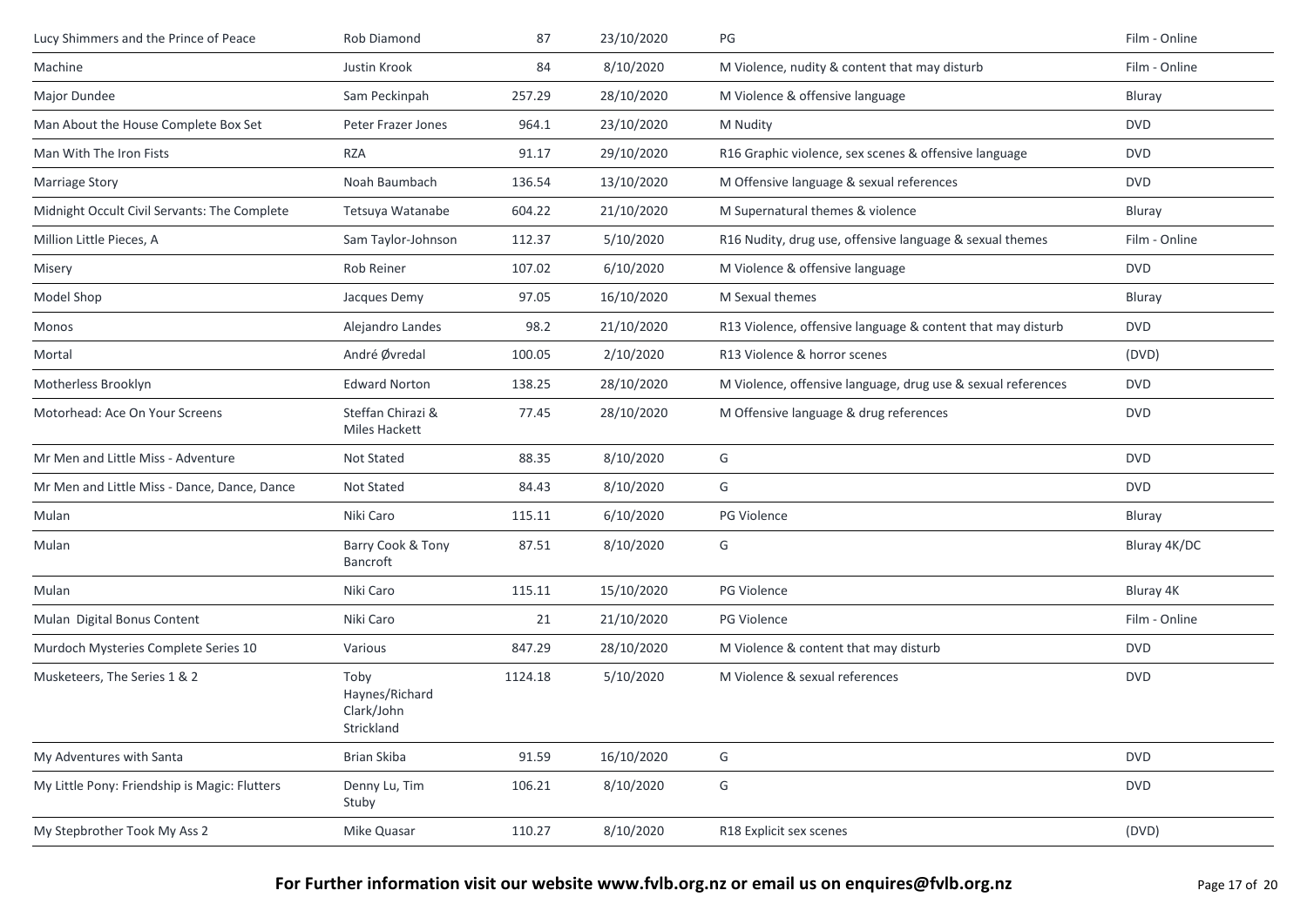| Neil Young and Crazy Horse: Return to Greenda | <b>Bernard Shakev</b>                        | 87.41   | 14/10/2020 | PG Offensive language                                      | <b>DVD</b>       |
|-----------------------------------------------|----------------------------------------------|---------|------------|------------------------------------------------------------|------------------|
| Neil Young and Crazy Horse: Return to Greenda | <b>Bernard Shakey</b>                        | 91.37   | 16/10/2020 | PG Offensive language                                      | Bluray           |
| Nest 38                                       | <b>Tegan Good</b>                            | 13.1    | 2/10/2020  | PG                                                         | Film - Online    |
| New Mutants, The                              | Josh Boone                                   | 90.11   | 20/10/2020 | M Violence, offensive language & horror                    | <b>DVD</b>       |
| New Mutants, The                              | Josh Boone                                   | 94.03   | 23/10/2020 | M Violence, offensive language & horror                    | Bluray 4K        |
| New Mutants, The                              | Josh Boone                                   | 94.03   | 23/10/2020 | M Violence, offensive language & horror                    | Bluray           |
| Obsolete Episode 111                          | Hiroki Yamada,<br>Seiichi Shirato            | 12.26   | 6/10/2020  | PG Violence & coarse language                              | Film - Online    |
| Obsolete Episode 112                          | Hiroki Yamada,<br>Seiichi Shirato            | 13.06   | 6/10/2020  | PG Violence & sexual references                            | Film - Online    |
| One Man and His Shoes                         | Yemi Bamiro                                  | 83      | 15/10/2020 | M Offensive language                                       | Film - Online    |
| Ones Within, The: The Complete Series         | Shin Ōnuma                                   | 284.44  | 21/10/2020 | M Violence                                                 | Bluray           |
| Only                                          | Takashi Doscher                              | 93.21   | 6/10/2020  | M Violence & offensive language                            | <b>DVD</b>       |
| Pale Horse, The                               | Leonora Lonsdale                             | 117.36  | 30/10/2020 | M Violence & offensive language                            | <b>DVD</b>       |
| Paydirt                                       | Christian Sesma                              | 85.23   | 5/10/2020  | R16 Violence, drug use, offensive language & sexual themes | (DVD)            |
| Pit Stop                                      | Jack Hill                                    | 178     | 16/10/2020 | M Violence                                                 | Bluray/DVD       |
| Planet of the Apes Trilogy                    | Rupert Wyatt/Matt<br>Reeves                  | 360.09  | 5/10/2020  | M Violence, offensive language & content that may disturb  | <b>DVD</b>       |
| Poldark - Series 1 - 3 Collection             | Ed Bazalgette,<br>William Sinclair, et<br>al | 1555.21 | 5/10/2020  | M Violence & sex scenes                                    | <b>DVD</b>       |
| Pretending Im a Superman: The Tony Hawk Video | Ludvig Gur                                   | 68.22   | 21/10/2020 | M Offensive language                                       | <b>DVD</b>       |
| Pretending Im a Superman: The Tony Hawk Video | Ludvig Gur                                   | 71      | 28/10/2020 | M Offensive language                                       | Film - Online    |
| Psych 2: Lassie Come Home                     | <b>Steve Franks</b>                          | 88      | 6/10/2020  | M Violence & offensive language                            | Film - Online    |
| Radioflash                                    | <b>Ben McPherson</b>                         | 98      | 28/10/2020 | M Violence                                                 | <b>DVD</b>       |
| Ray                                           | Taylor Hackford                              | 146.05  | 30/10/2020 | M Drug use                                                 | <b>DVD</b>       |
| <b>Resident Evil</b>                          | Paul WS Anderson                             | 201.02  | 6/10/2020  | R16 Horror scenes & violence                               | Bluray 4K/Bluray |
| Revenge Ride                                  | Melanie Aitkenhead                           | 73.13   | 27/10/2020 | R16 Violence, sexual violence & offensive language         | (DVD)            |
| Rocky Horror Picture Show                     | Jim Sharman                                  | 196     | 20/10/2020 | M Sex scenes                                               | Bluray/DVD       |
| Rosamunde Pilcher Collection                  | Various                                      | 707.49  | 6/10/2020  | M Sex scenes                                               | <b>DVD</b>       |
|                                               |                                              |         |            |                                                            |                  |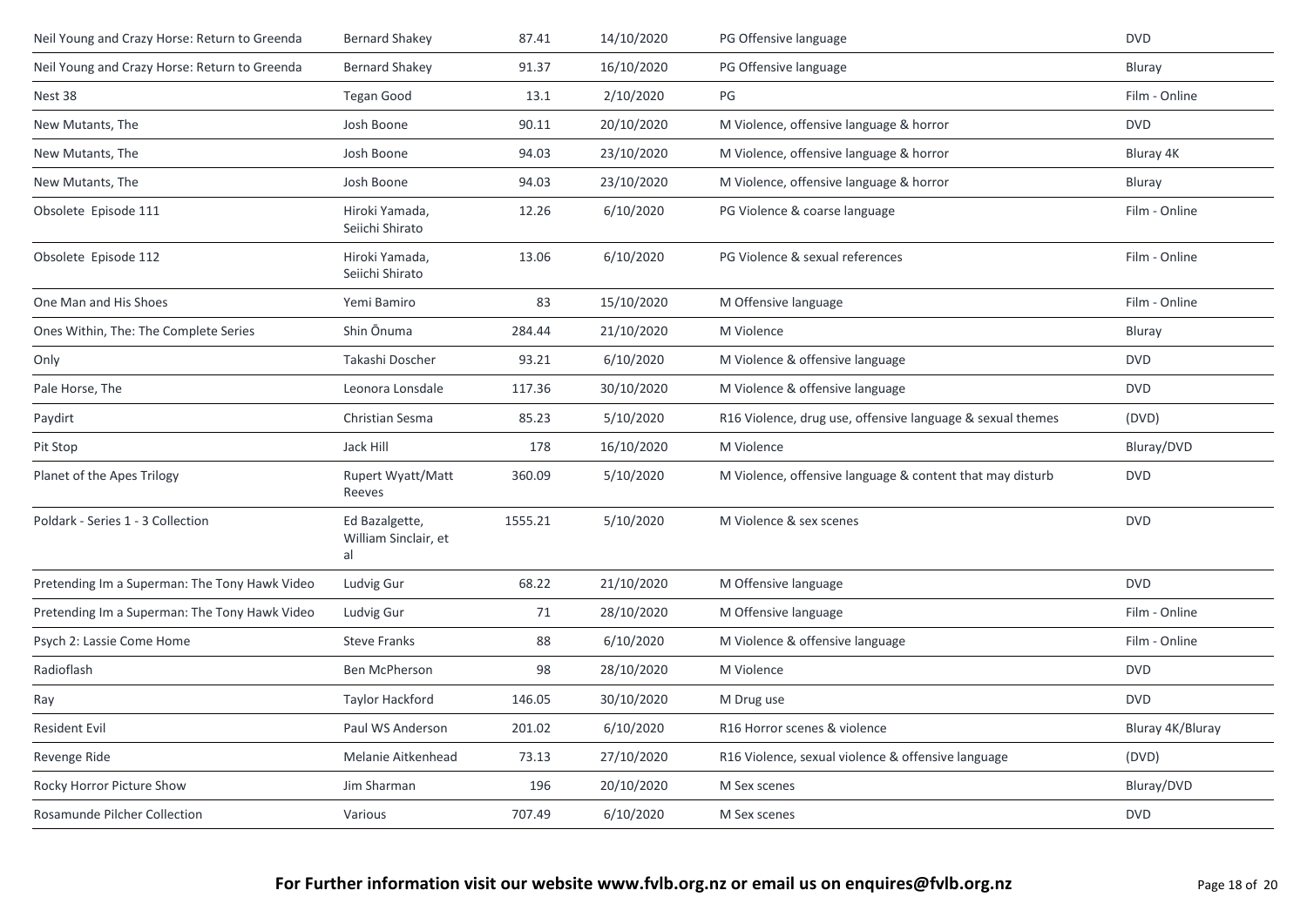| Salvation: The Complete Series    | Matt JL Wheeler,<br>Craig Shapiro,<br><b>Stuart Gillard</b> | 1106.06 | 15/10/2020 | M Violence                                                                        | <b>DVD</b>    |
|-----------------------------------|-------------------------------------------------------------|---------|------------|-----------------------------------------------------------------------------------|---------------|
| Salvation: The Complete Series    | Matt JL Wheeler,<br>Craig Shapiro,<br><b>Stuart Gillard</b> | 1111.21 | 27/10/2020 | M Violence                                                                        | Bluray        |
| Satanic Panic                     | Chelsea Stardust                                            | 88.5    | 6/10/2020  | R16 Graphic violence, sexual violence, offensive language, sex<br>scenes & nudity | (DVD)         |
| Savage                            | Sam Kelly                                                   | 95.26   | 20/10/2020 | R16 Violence, cruelty, offensive language, drug use & sexual<br>references        | <b>DVD</b>    |
| Savage                            | Sam Kelly                                                   | 99.24   | 20/10/2020 | R16 Violence, cruelty, offensive language, drug use & sexual<br>references        | Bluray        |
| Save Yourselves!                  | Alex H. Fischer,<br>Eleanor Wilson                          | 93.2    | 8/10/2020  | M Violence & offensive language                                                   | Film - Online |
| Secret Life of Us Complete Series | Various                                                     | 4023.07 | 27/10/2020 | M Violence, offensive language, drug use & sex scenes                             | <b>DVD</b>    |
| Seduction of Mimi, The            | Lina Wertmuller                                             | 112.4   | 14/10/2020 | <b>R18</b>                                                                        | <b>DVD</b>    |
| Serving                           | Karin McCracken                                             | 12.17   | 2/10/2020  | M Offensive language                                                              | Film - Online |
| Shark Season                      | Jared Cohn                                                  | 83.58   | 29/10/2020 | M Adult themes                                                                    | <b>DVD</b>    |
| She Wants Us Both 2               | Mike Quasar                                                 | 102.07  | 13/10/2020 | R18 Explicit sex scenes                                                           | (DVD)         |
| Sid & Nancy                       | Alex Cox                                                    | 108.49  | 29/10/2020 | R16 Drug use & offensive language                                                 | <b>DVD</b>    |
| Sid & Nancy                       | Alex Cox                                                    | 113.21  | 29/10/2020 | R16 Drug use & offensive language                                                 | Bluray        |
| Sooty Halloween Special           | Not Stated                                                  | 56.03   | 8/10/2020  | G                                                                                 | <b>DVD</b>    |
| Spartacus                         | <b>Stanley Kubrick</b>                                      | 393.16  | 7/10/2020  | <b>PG Violence</b>                                                                | Bluray/DC     |
| Spycies                           | Guillaume Ivernel                                           | 95.03   | 28/10/2020 | PG Violence & coarse language                                                     | <b>DVD</b>    |
| <b>Stage Mother</b>               | Thom Fitzgerald                                             | 89.3    | 21/10/2020 | M Violence, offensive language, drug use & sexual references                      | <b>DVD</b>    |
| StarDog and TurboCat              | <b>Ben Smith</b>                                            | 86.5    | 13/10/2020 | PG Violence                                                                       | <b>DVD</b>    |
| Superships                        | Various                                                     | 600.01  | 5/10/2020  | G                                                                                 | <b>DVD</b>    |
| Suspiria                          | Dario Argento                                               | 99.05   | 29/10/2020 | R16 Violence, horror & nudity                                                     | Bluray        |
| Swingers Orgy                     | Mike Quasar                                                 | 94.38   | 7/10/2020  | R18 Explicit sex scenes                                                           | (DVD)         |
| Switched                          | John K D Graham                                             | 104.31  | 13/10/2020 | PG                                                                                | <b>DVD</b>    |
| They Came to Cordura              | Robert Rossen                                               | 123.14  | 30/10/2020 | G                                                                                 | <b>DVD</b>    |
| Upside Down Magic                 | Joe Nussbaum                                                | 96.08   | 27/10/2020 | PG                                                                                | <b>DVD</b>    |